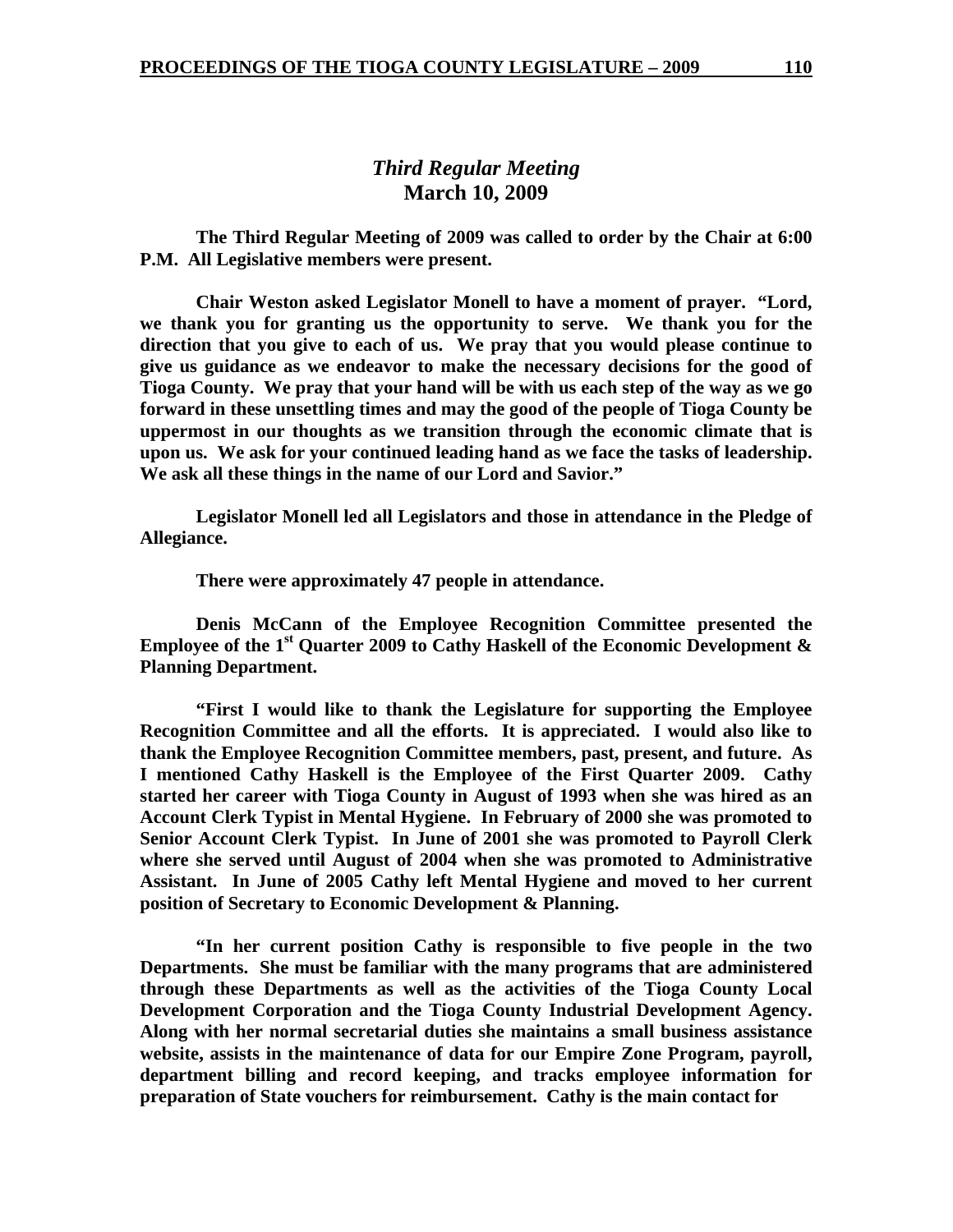**small business workshops sponsored by Economic Development. In all of these areas Cathy demonstrates a high level of initiative and creativity, deals with a variety of people, and in all cases interacts effectively and professionally.** 

 **"Outside of work Cathy is active with her Church. She and her husband Gary live in Tioga County with their children, Tim, Lindsay, and Sarah. I want to point out a personal note, in June of 2005 when Cathy left working for me to go work for Doug, actually I also was meeting with Ron and he was who I reported to and Doug came in and poked his head into a meeting with the courtesy that he was interviewing Cathy and let us know, and we both said you are going to love her and have fun with her because we knew you were going to offer and give her a promotion. I said at that time you are going to be very happy with that decision and I know that you are."** 

 **Doug Barton, Director of Economic Development & Planning, spoke. "When you are employee of the quarter you do get one wish. Cathy's was that I keep my remarks short. My remarks will be short, but be sure that we are long in appreciation in our Department for Cathy's efforts. I would like to thank the Legislature first because they have supported this program and I think it is a very important program to support. Of course I want to thank the Recognition Committee for their hard work and selection process. I know that each quarter there are a number of deserving candidates and I am sure that the decision can be a difficult one to make.** 

 **"Managing people is much easier when you have professional, dedicated staff and I have been blessed to have that in Economic Development & Planning. I have a smart committed group who works well as a team. In my management training years I have learned a number of skills. Motivation, they teach team building. They teach problem solving, decision making, stress management, time management, performance measurement, and many others. Very little time is spent on how to determine the best fit for a position that you are hoping to fill with just the right person. Because if you hire the right person the required management skills, like motivation, team building, stress management, and all the others that I mentioned, are really much easier.** 

 **"Four years ago we hired the right person. Yes they were people who on paper had the necessary skills to perform the job duties and there were probably people who may have even had the personality to fit into our small department, but Cathy brought so much more than that to our Department. Words like reliable, respectful, resourceful, results oriented, responsive, and responsible, only begin to describe her approach to work. Daily she contributes to the success of our Department. I am regularly pleased and even sometimes surprised at her ability to not only take on assigned tasks, but to anticipate what needs to be done to improve our daily workload, and she consistently exceeds performance expectations. She**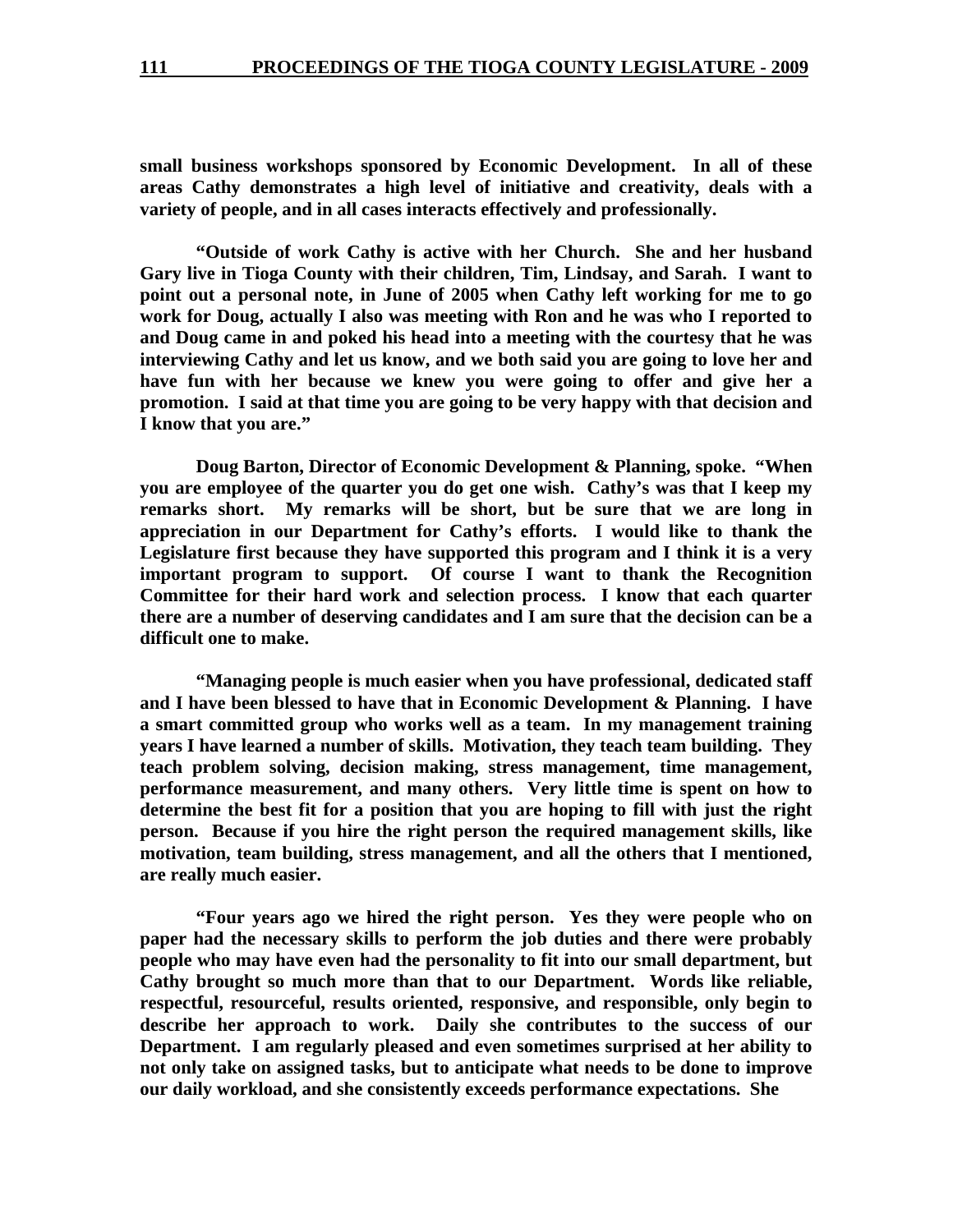**effectively handles concurrent assignments from all of the Department and at all times has represented our Department with the business world in a professional manner. We are all fortunate to have Cathy as part of our team. Cathy, thank you and this is a well deserved honor."** 

 **Cathy Haskell spoke. "I would just like to say this is a great honor and I truly appreciate it. I find it a privilege to work for Tioga County and for the Economic Development & Planning Department. I just appreciate you all. Thank you."** 

 **Chair Weston asked for unanimous passage of two recognition resolutions recognizing Daniel Eiklor and Paul LeBlanc.** 

 **Legislator Sauerbrey read and presented a recognition resolution and plaque to Daniel Eiklor of the Sheriff's Department.** 

**REFERRED TO: PUBLIC SAFETY** 

 **PERSONNEL COMMITTEE** 

**RESOLUTION NO. 99-09** *RESOLUTION RECOGNIZING DANIEL G. EIKLOR'S 33 YEARS OF DEDICATED SERVICE TO TIOGA COUNTY* 

> **Adoption moved unanimously, seconded unanimously.**

**WHEREAS: Daniel G. Eiklor was appointed Building Maintenance Mechanic on 1/13/76; appointed Deputy Sheriff-Jailer on 6/6/77; appointed to Deputy Sheriff on 1/1/81; appointed to Investigator on 3/24/90; and appointed to Senior Investigator on 1/1/04; and** 

**WHEREAS: Daniel G. Eiklor has been dedicated and loyal in the performance of his duties and responsibilities during the past 33 years to Tioga County, thereby earning the respect of his colleagues and peers throughout Tioga County; and** 

**WHEREAS: Daniel G. Eiklor will retire from the Tioga County Sheriff's Office on March 16, 2009; therefore be it** 

**RESOLVED: That the Tioga County Legislature, on its own behalf, as well as on behalf of the citizens of Tioga County, express sincere gratitude to Daniel G. Eiklor for his more than 33 years of dedicated and loyal service to the residents of Tioga County; and be it further**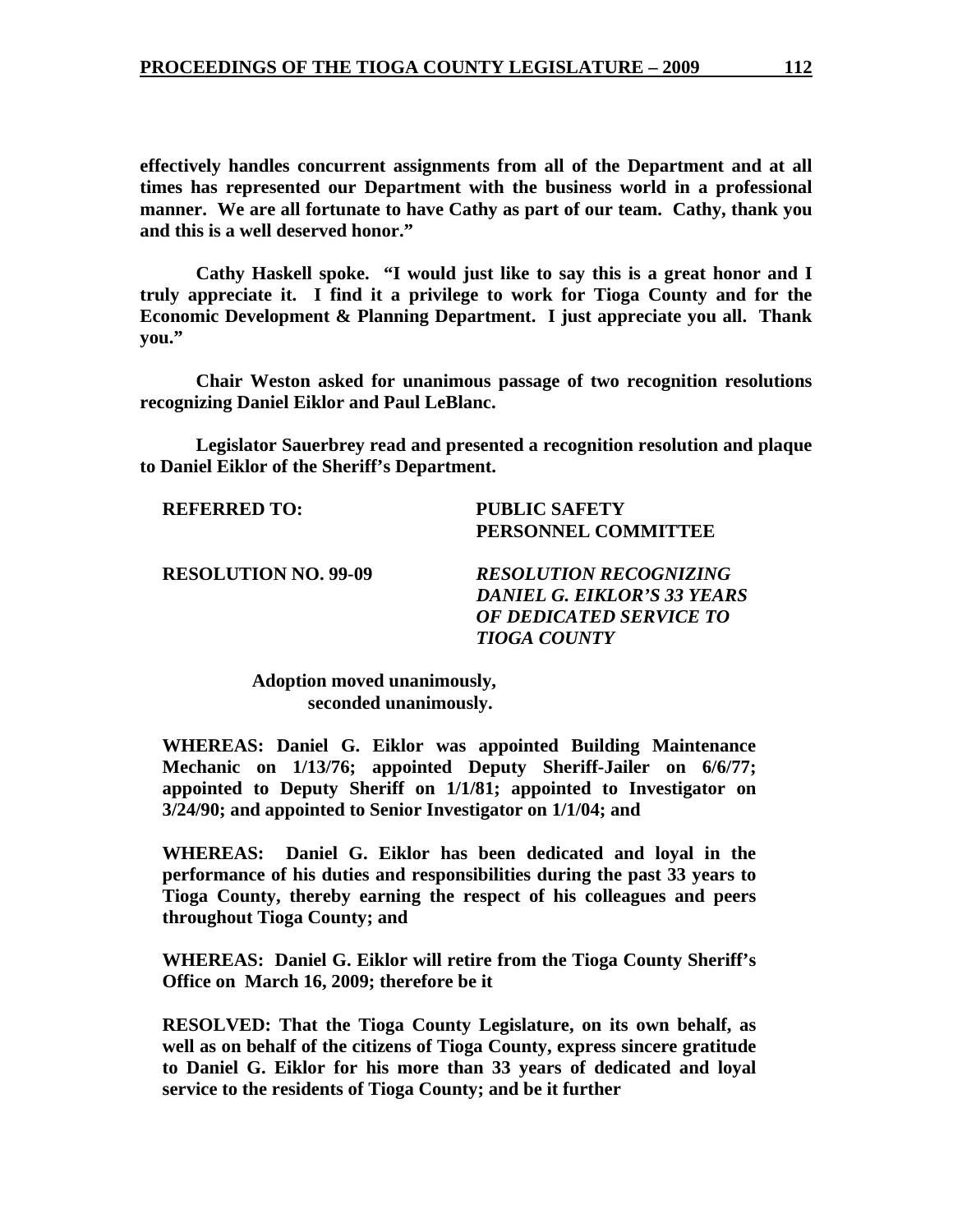**RESOLVED: That this resolution be spread upon the minutes of this meeting and a certified copy be presented to this outstanding employee, Daniel G. Eiklor.** 

#### **CARRIED UNANIMOUSLY**

**Sheriff Howard spoke. "I am not going to keep you long. I did some workup. First thing I want to say is, Marte, I am losing everyone. In December I lost Lenny Jackson and in January Pat Scott, and now Dan Eiklor, and I think there is more to come. I think they are telling me something.** 

**"I went through Dan's records today and just to give you an idea of what he has done for us. He has worked for the Sheriff's Office for 11,298 days. To put that into perspective a little bit, he has worked in the Criminal Division 6,932 days, which equates to 18 years or so. Now along with that, Investigators are on call and I figured out today that Dan Eiklor was on call for four straight years. After 10:00 o'clock when they go home, at 10:00 o'clock when that phone rings, as it was in my house, I was the only one that answered because it was for no one else but the Investigator on call. Think of yourself of being on call for four straight years, that is what Dan has dedicated to the Sheriff's Office and the people of the county. I am going to miss Dan. It has been 30 years or so that we have worked together. Surveillances together, some good cases, some bad cases, and the Sheriff's Office and everyone involved in the county are going to miss you."** 

**Dan Eiklor spoke. "Sincere thanks to the members of the Tioga County Legislature for the honor and privilege of being here tonight. A special thank you to Sheriff Howard, Undersheriff Jackson for being able to work with them and for them, all the other fellow employees, payback time is tonight. My wife, Rose, daughter, Amy and son, Eric for the times that they have supported me. Thank you and I am sincerely going to miss everybody."** 

 **Legislator Huttleston read and presented a recognition resolution to Paul LeBlanc. "I have to congratulate the Community Services Board, when they hired you it was a happy day when they hired you and it is a sad day now. I hope they do as good a job at picking the next Director as they did picking you. The next Director will have a tough pair of shoes to fill. I thank you for all your service and I am quite sure that people with disabilities in this county are certainly a lot better off because of you. I appreciate it. It made my job a lot easier."**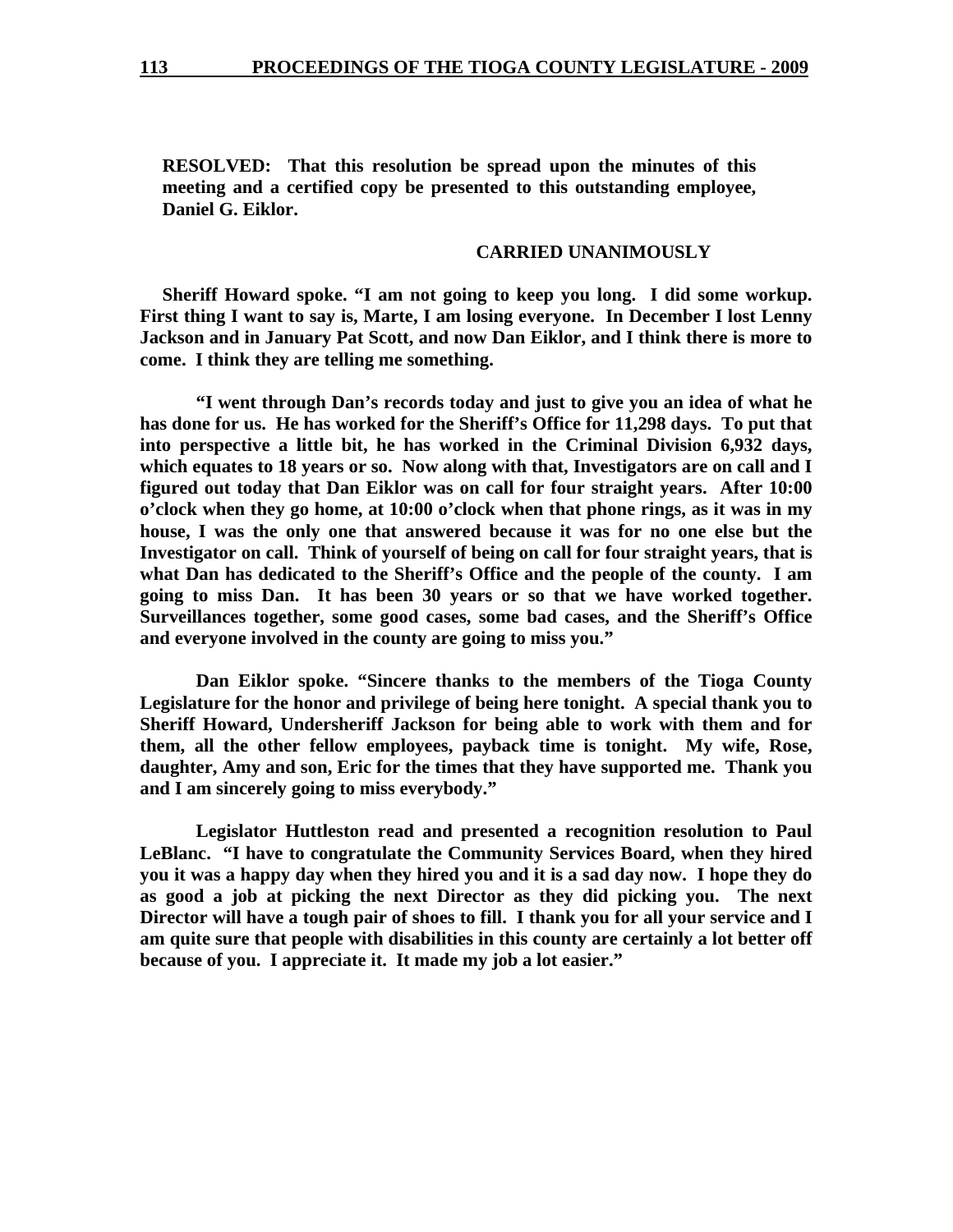#### **REFERRED TO: HEALTH & HUMAN SERVICES COMMITTEE**

**RESOLUTION NO. 100-09** *RESOLUTION RECOGNIZING PAUL J. LEBLANC'S 10 YEARS OF DEDICATED SERVICE TO TIOGA COUNTY* 

> **Adoption moved Unanimously, seconded Unanimously.**

**WHEREAS: Paul J. LeBlanc was appointed Director of Community Services on 4/5/99; and** 

**WHEREAS: Paul J. LeBlanc has been devoted and faithful in his oversight of the mental health services provided to the citizens of Tioga County during the last 10 years, and a steadfast, spirited advocate for the delivery of high quality services to those in need; and** 

**WHEREAS: Paul J. LeBlanc will retire from the Tioga County Department of Mental Hygiene on March 31, 2009; therefore be it** 

**RESOLVED: That the Tioga County Legislature, on its own behalf, as well as on behalf of the citizens of Tioga County, express sincere gratitude to Paul J. LeBlanc for his 10 years of devoted and faithful service to the residents of Tioga County; and be it further** 

**RESOLVED: That this resolution be spread upon the minutes of this meeting and a certified copy be presented to this outstanding employee, Paul J. LeBlanc.** 

#### **CARRIED UNANIMOUSLY**

 **Legislator Huttleston spoke**. "**To his wife, he is all yours now and I hope you have a lot of projects lined up for him. I am quite sure you do. We appreciate you and Paul being a part of our community and a part of our Mental Health program. Thank you."** 

**Paul LeBlanc spoke. "Be careful what you ask for dear. I want to thank the Tioga County Legislature and the Community Services Board for giving me the honor and the privilege of holding this position for the last 10 years. It has been my pleasure to do so. A couple people that I want to thank, I want to thank Dale for listening, being pragmatic, and giving me some support and advice at times. I really want to thank Dick. Dick has always been there behind the scenes. Dick really understands Mental Hygiene and has been a strong advocate, strong supporter and**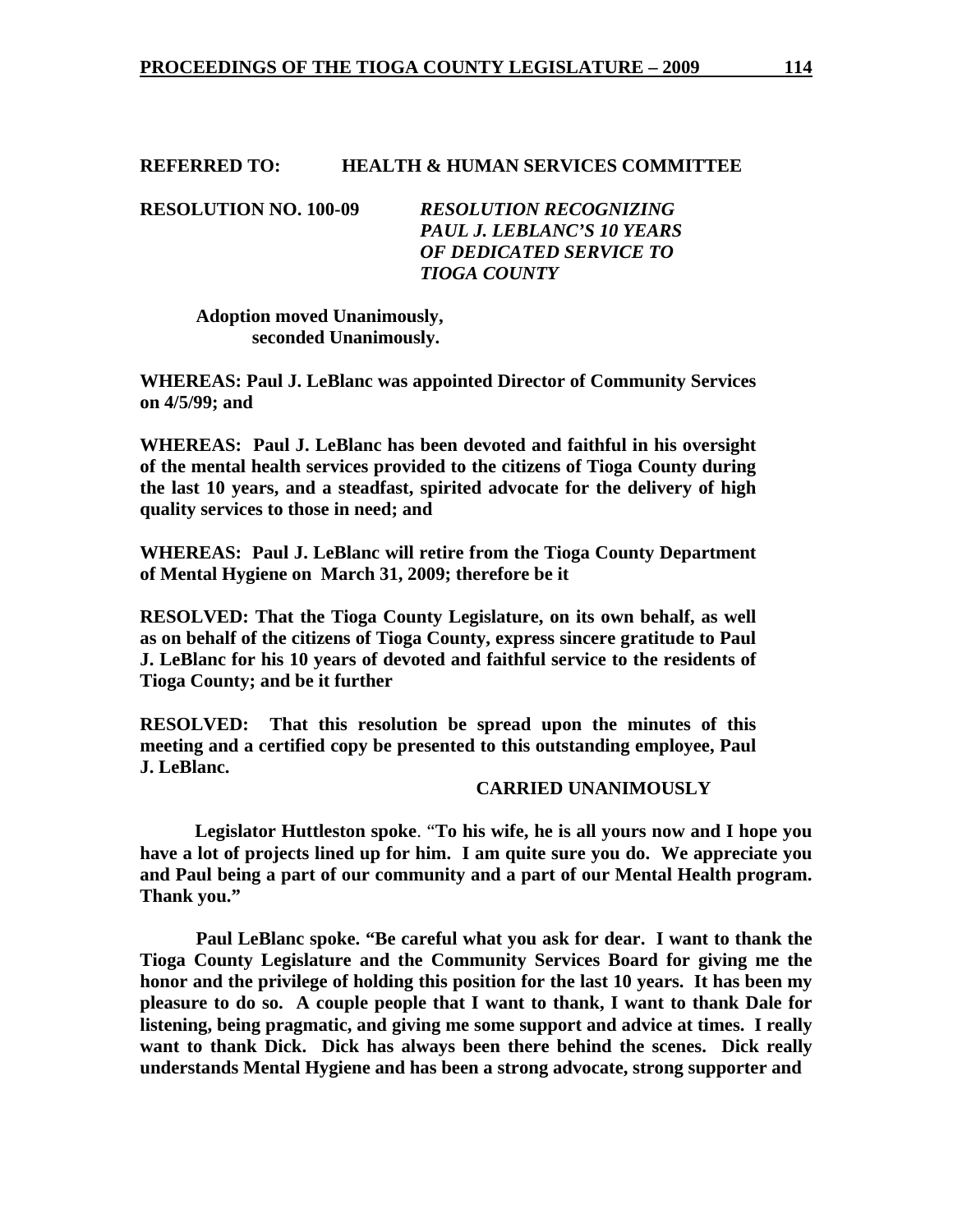**has been very helpful to me. Actually Dick is the only one here now from the beginning.** 

**"My fellow department heads, especially Shawn and Hans who have helped me stay on this wild rollercoaster that we have and help me from falling off from time to time. There are so many staff that really have done such a great job. You have a lot of work to do ahead of you. I have great respect for the Legislature from the first time that I was involved with the Legislature. I was impressed by the fact that you do your business as a group in worksessions in public and I know that you have a very difficult job ahead of you and I wish you the best of luck. I think you have got opportunities as well for great success for all that is going on right now. Thank you so much for this and best wishes."** 

**Paula Guiles spoke. "I am current Chair of the Community Services Board and Paul is our Director. Basically he keeps us in line and we provide a system of checks and balances for each other. I was going back over some of my records and I decided that what I wanted to do was to highlight some of Paul's recent accomplishments. I am sure you all remember the flood of 2006 and Paul was instrumental in obtaining FEMA grants so that we could provide some counseling services to residents of Tioga County during that time. We had a program set up that actually served approximately 350 county residents. It was a grant that was held for a whole year. Paul managed to get a grant for a whole year.** 

**"He was instrumental and he partnered with the Health Director and DSS Commissioner to develop a healthy families program in Tioga County which is to talk about the specific needs and the specific intricacies of newborn babies and families. There were some things that were instrumental to the department too. One is that actually from time to time we have suffered really high no show rates as far as our clinical program goes. Paul and many people in the department, but Paul was instrumental in doing this, we put into place a system of call backs to remind people of their appointments and significantly reduced the no show rate. Also our department now has a continuous quality improvement plan which Paul was instrumental in putting together and that was part of what was the software system for instituting the call backs for no shows.** 

**"I do not know how many of you are aware, but in today's day and age actually there is a system that comes down to us called evidence base best practices. It has been around for a number of years, but now it is becoming more and more prevalent in the Mental Health community, and what it does is devise a system of standardized instruments to measure what works and what does not work and how well it works. Paul also has been instrumental in getting that plan off the ground. Also this last fall we were privileged to have our first integrated planning effort. What that is, is a plan that goes to the State and what Paul did this last year was bring our OMRDD subcommittee, our Alcohol and Drug sub-committee, and the**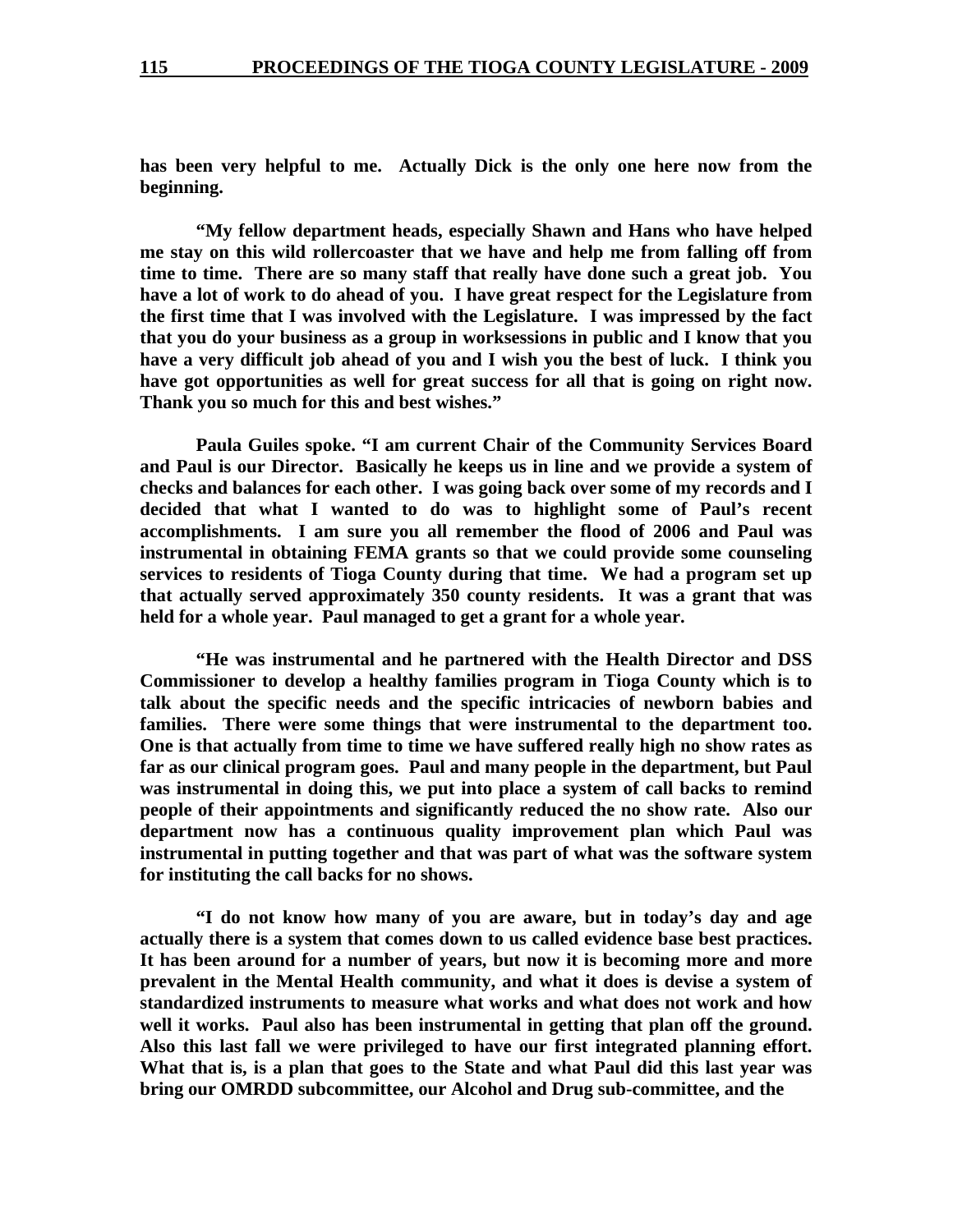**Mental Health committee together to devise a plan that we would send into the State. It is a first.** 

**"Recently Paul advocated and was able to get the funding through the Legislature for a Medicaid Compliance person and basically last year or a couple years ago the Office of Mental Health came up with a Medicaid Inspector General. Basically their job is to recoup Medicaid funds due to improper billing and improper record keeping and all that kind of stuff. We now are fortunate to have a person on board who can keep us on a straight and narrow with that, thereby saving a great deal of money because their plan is to get back millions of dollars over the next several years and increasing amounts every single year. So this is a really important piece of that.** 

**"We also got telephysichiatry thanks to Paul. We have a system from Columbia University and basically we have access to their chief psychiatrist there who can help us in difficult situations with children. It has been used a couple times now. The turn around time for opinions and feedback has been very good. It also has been a great connection for one of the children who that was used for. He has always been a really broad thinker. He always brings to us this global picture of how the State affects us all the way across the board, but then there are a couple of funny things too, like Paul always brings chocolate to meetings. Without his chocolate some of those meetings we would not have survived and, in fact, we have not figured out yet how we are absolutely going to have enough chocolate to keep these things going. Recently Paul and I have shared some personal conversations and he has shared with me that in his upcoming retirement he wants to get on his tractor and plow a garden. So I just thought that you all should know about that. I will miss him greatly. Thank you Paul."** 

 **Ruth Roberts spoke. "For those of you who know Paul you know he thinks big. No idea is little coming from Paul LeBlanc. All I can say is we have benefited from that in our department in terms of our program development and the spirit and the energy that surrounds our operations and also the creativity, but most importantly I think that was demonstrated in his real commitment to meeting the needs of Tioga County residents who are struggling with a disability. I suspect that he will take that spirit and 110% into retirement so he is all yours Nancy."** 

 **Shawn Yetter, Commissioner of Social Services, spoke. "Hans and I have agreed that I am speaking on behalf of both of us, which is always dangerous Hans. This will be new for me, I have been back as a Department Head for six years and Hans and Paul and I have been a team for those six years, and I think that is what I would want to focus on in wishing him well is that this County is very fortunate that our three departments and this was strengthened by the building of the Health & Human Services building. We are very fortunate about the team work that does happen between departments and it would not happen without the dedication of**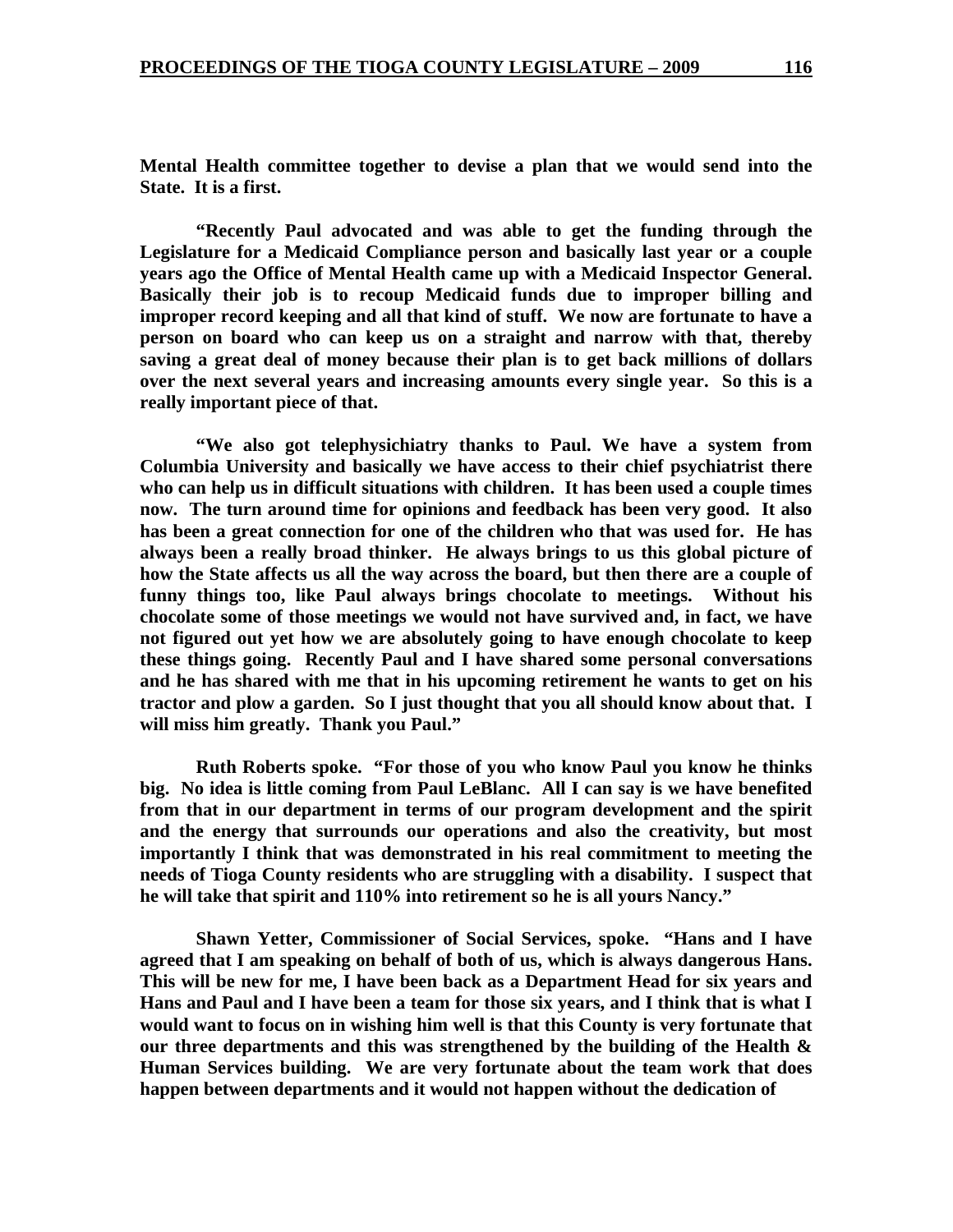**department heads and Paul is always at the forefront of being a team player with the other departments.** 

 **"Hans and I are very appreciative of that. We meet every other week on Friday mornings for breakfast. Paul has only stood me up once I think over the course of time, but that is a very informal opportunity for us to strengthen the relationship that we have had over the years because it is quite often that our departments are at opposing forces in regards to the services that we are delivering and we have to be very careful of how we are working with each other to make sure our relationships are strong, and bottom line being that our services are being delivered. Paul we will miss you as part of the team and we wish you nothing but the best."** 

 **George Penney had privilege of the floor. "First let me commend the Legislature on their desire to reduce expenses by reducing even a small amount of paper, however I would suggest that this new format maybe could stand some improvement in that it does reduce the ease with which the public can participate.** 

 **"As to resolution no. 32 which is to authorize contracts with Owego Apalachin Central School District and Central New York Services for school-based social worker and appropriations of funds, I would suggest that you might reconsider this resolution because as of now it will be applied to only one School that I am aware of. Are you expecting this to apply to other Schools as well throughout the County? If so there might be considerably more expense than you might have considered.** 

 **"As to resolution no. 25 to authorize disbursement of HUD CDBG revolving loan funds to Tioga County Industrial Development Agency, I would remind you that a few years ago the State Comptroller publicly criticized the Legislature for failure to oversee the expenditures of these very funds. Now it is proposed to turn those funds over to the IDA. The Legislature has, if any, less control over the IDA than it did over the other situation. What I would suggest is that you give very serious consideration to both of these resolutions. Thank you."** 

**The list of audited bills was submitted and is summarized as follows:** 

| <b>Code</b> | <b>Description</b>                | Equipment | <b>Expense</b> |
|-------------|-----------------------------------|-----------|----------------|
| A1010       | <b>Legislative Board</b>          |           | 1,334.18       |
| A1165       | <b>District Attorney</b>          |           | 2,889.77       |
| A1170       | <b>Public Defender</b>            |           | 2,710.70       |
| A1172       | <b>Assigned Counsel</b>           |           | 18,506.87      |
| A1185       | <b>Medical Examiners/Coroners</b> |           | 5,519.29       |
| A1325       | <b>Treasurer</b>                  |           | 11,833.90      |
| A1355       | <b>Assessments</b>                |           | 2,250.00       |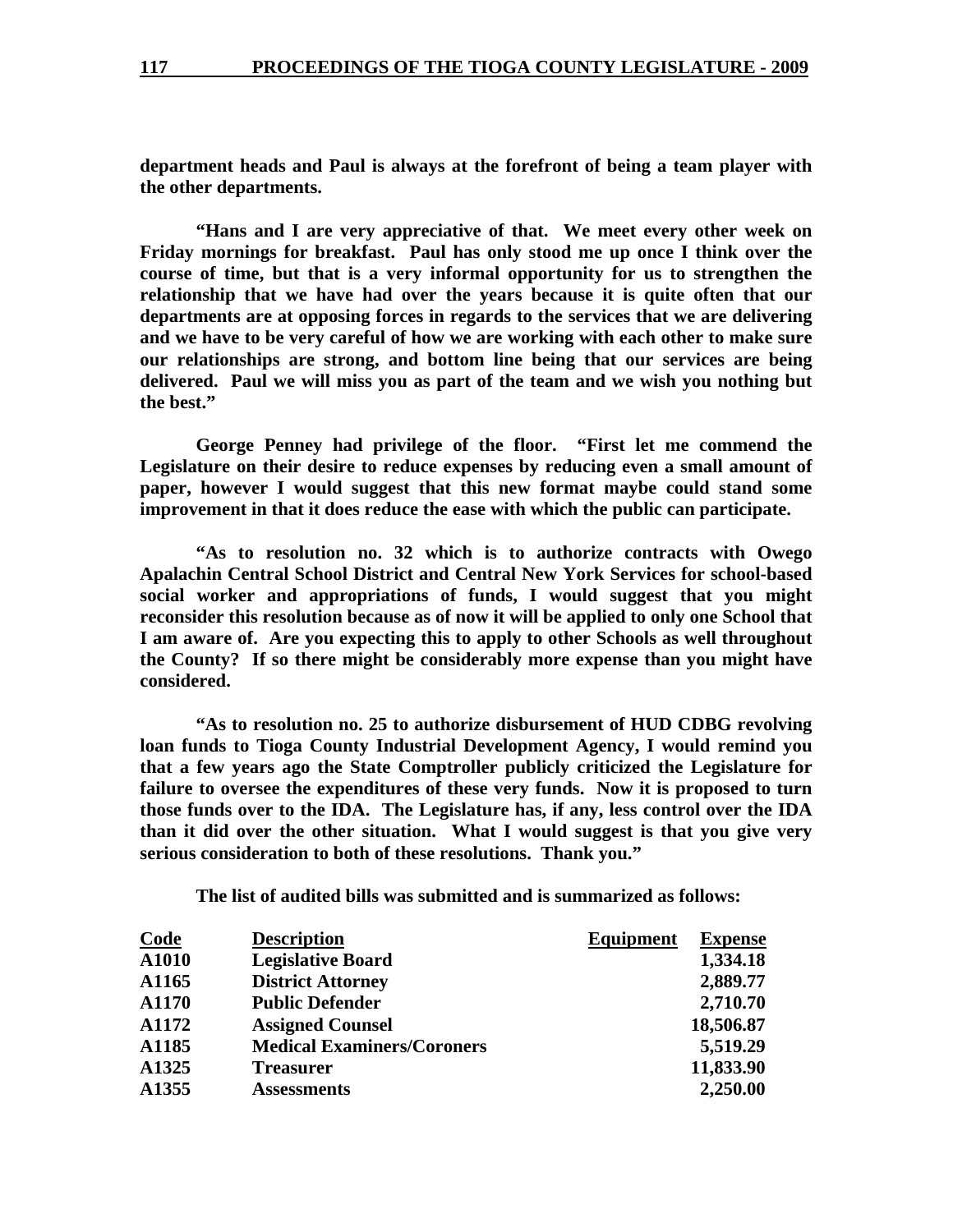| A1362    | <b>Tax Advertising and Expense</b>        |        | 2,607.94   |
|----------|-------------------------------------------|--------|------------|
| A1410    | <b>County Clerk</b>                       |        | 2,002.95   |
| A1411    | <b>Department of Motor Vehicles</b>       |        | 4,433.03   |
| A1420    | Law                                       | 80.00  | 2,928.60   |
| A1430    | <b>Personnel</b>                          |        | 2,992.69   |
| A1450    | <b>Elections</b>                          |        | 1,867.67   |
| A1460    | <b>Records Management</b>                 |        | 353.11     |
| A1640.41 | <b>Records Management Grant</b>           |        | 3,000.00   |
| A1490    | <b>Public Works Administration</b>        |        | 400.14     |
| A1620    | <b>Buildings</b>                          |        | 83,269.58  |
| A1680    | <b>Information Technology</b>             |        | 2,810.96   |
| A2960    | <b>Education of Handicapped Children</b>  |        | 217,368.94 |
| A3020    | <b>Public Safety Comm E911 System</b>     |        | 4,509.46   |
| A3110    | <b>Sheriff</b>                            |        | 20,668.47  |
| A3110.41 | <b>Sheriff-Court Attendants</b>           |        | 2,536.50   |
| A3116    | <b>Sheriff CPSG</b>                       |        | 1,811.85   |
| A3140    | <b>Probation</b>                          |        | 1,199.30   |
| A3142    | <b>Alternatives to Incarceration</b>      |        | 775.45     |
| A3146    | <b>Sex Offender Program</b>               |        | 8,766.67   |
| A3150    | Jail                                      | 670.99 | 46,368.67  |
| A3315    | <b>Special Traffic Programs</b>           |        | 1,066.43   |
| A3410    | <b>Fire</b>                               | 990.82 | 7,809.54   |
| A3640    | <b>Emergency Mgmt Office</b>              |        | 322.52     |
| A4010    | <b>Public Health Nursing</b>              |        | 38,237.62  |
| A4011    | <b>Public Health Administration</b>       |        | 13,096.96  |
| A4012    | <b>Public Health Education</b>            |        | 213.58     |
| A4042    | <b>Rabies Control</b>                     |        | 306.89     |
| A4044    | <b>Early Intervention</b>                 | 406.00 | 47,058.20  |
| A4053    | <b>Preventive/Primary Health Services</b> |        | 110.55     |
| A4054    | <b>Preventive Dental Services</b>         |        | 2,613.99   |
| A4062    | <b>Pre-Natal Care and Assistance</b>      |        | 19.00      |
| A4064    | <b>Managed Care-Dental Services</b>       |        | 14,281.64  |
| A4070    | <b>Disease Control</b>                    |        | 2,314.42   |
| A4090    | <b>Environmental Health</b>               |        | 6,145.05   |
| A4210    | <b>Alcohol &amp; Drug Services</b>        |        | 22,110.38  |
| A4211    | <b>Council on Alcoholism</b>              |        | 19,847.32  |
| A4309    | <b>Mental Hygiene Co Admin</b>            | 169.00 | 10,272.64  |
| A4310    | <b>Mental Health Clinic</b>               |        | 73,129.52  |
| A4315    | <b>Mental Retardation</b>                 |        | 621.24     |
| A4320    | <b>Crisis Intervention Services</b>       |        | 27,324.92  |
| A4321    | <b>Intensive Case Management</b>          |        | 2,084.00   |
| A6010    | <b>Social Services Administration</b>     |        | 96,553.66  |
| A6422    | <b>Economic Development</b>               |        | 3,667.06   |
| A6510    | <b>Veterans' Service</b>                  |        | 136.00     |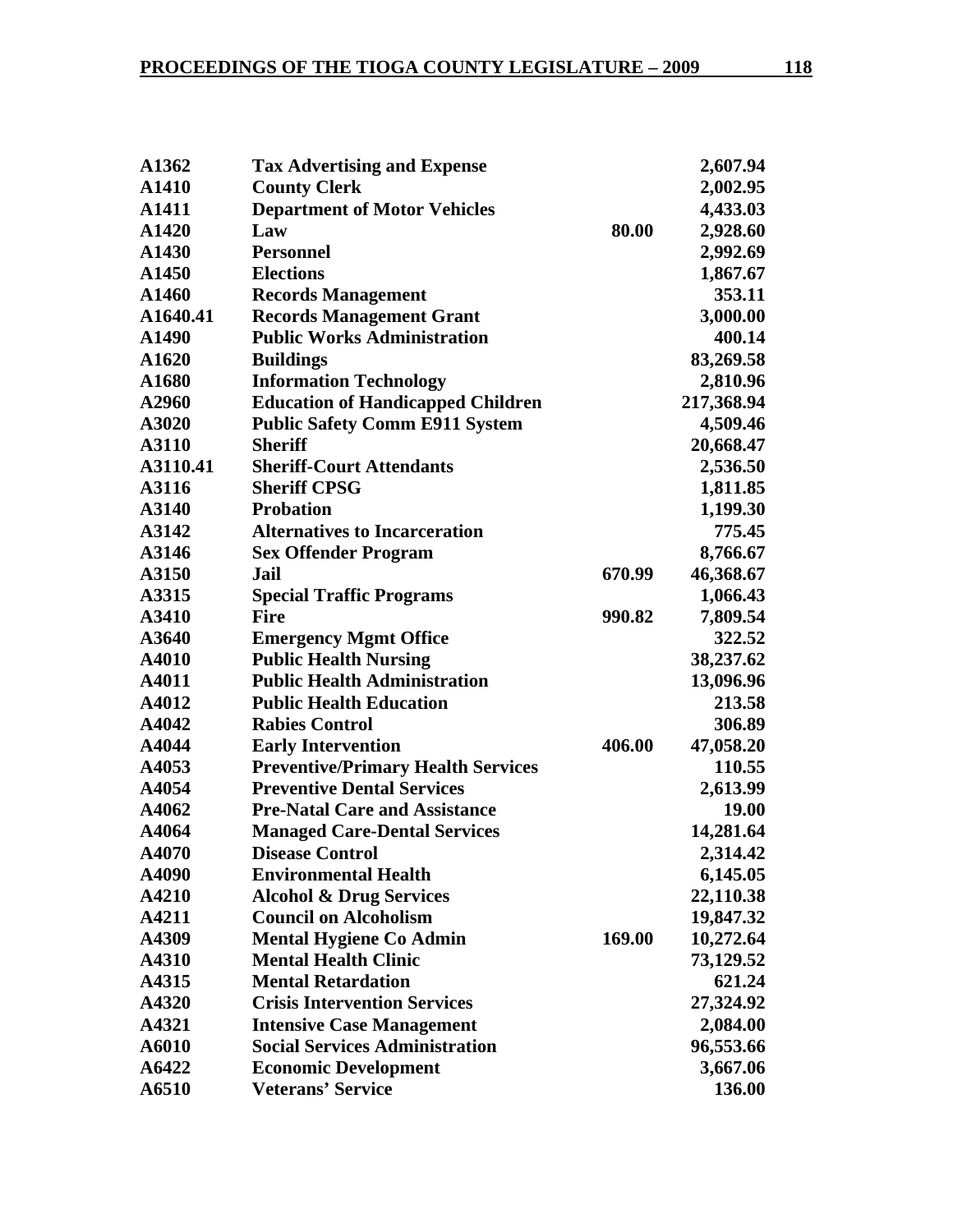| A6610                | <b>Sealer Weights &amp; Measures</b>    | 179.64             |
|----------------------|-----------------------------------------|--------------------|
| A7180                | <b>Snowmobile Grant Program</b>         | 48,545.00          |
| A7310.41             | <b>Youth Programs, Refundable</b>       | 14,201.97          |
| A7510                | <b>Historian</b>                        | 357.32             |
| A7989                | <b>Tourism</b>                          | 9,690.00           |
| A8020                | <b>Planning</b>                         | 298.38             |
| A8025                | <b>Regional Planning 7-County Board</b> | 11,137.00          |
| A9060                | <b>Health Insurance</b>                 | 1,407.64           |
|                      | <b>SOLID WASTE FUND</b>                 | 68,617.94          |
|                      | <b>COUNTY ROAD FUND</b>                 | 96,738.05          |
|                      | <b>SPECIAL GRANT FUND</b>               | 12,859.28          |
|                      | <b>CONSOLIDATED HEALTH FUND</b>         | 876,157.37         |
| <b>CAPITAL FUND</b>  |                                         | 539,315.80         |
|                      | <b>LIABILITY INSURANCE FUND</b>         | 828.60             |
| <b>WORKERS' COMP</b> |                                         | 5,409.00           |
| <b>GRAND TOTAL</b>   |                                         | 2,533,119.62<br>\$ |

**Legislator Roberts made a motion to approve the minutes of February 5, 10, 19, and 26, 2009, seconded by Legislator Oberbeck, and carried.** 

**Committee meeting reports are on file in the Legislative Clerk's Office and may be procured there by any interested person.** 

**Chari Weston read the 2008 Highlights for the State of the County Address.** 

**Areas of note within Tioga County in 2008 and 2009 goals.** 

- **I. On the Economic Development front:** 
	- **Moved ahead with work on E=MT³**
	- **Preparation for the 2010 Census resulted in the recovery of over 1,000 new addresses.**
	- **Successfully assisted in the "Connect Tioga" initiative.**
- **II. County Government organization:** 
	- **County Clerk in conjunction with DMV generated over 1.7 million.**
	- **People v. Calvin Harris murder trial. Jury selection was supposed to commence on February 17, 2009, but a request was made for a nonjury trial, then Judge Smith recused himself, and a new Judge was appointed. Trial is to take place sometime this summer in Tioga County.**
	- **CSEA negotiations despite considerable efforts to resolve, negotiations carried over into 2008 and were completed in September, resulting in a 4 year contract.**
	- **Child Support Enforcement Unit collections reached a record level for the fifth year in a row, with collections totaling over 5.7 million.**
	- **May 2008 Transportation survey by Social Services nets route changes to better serve riders**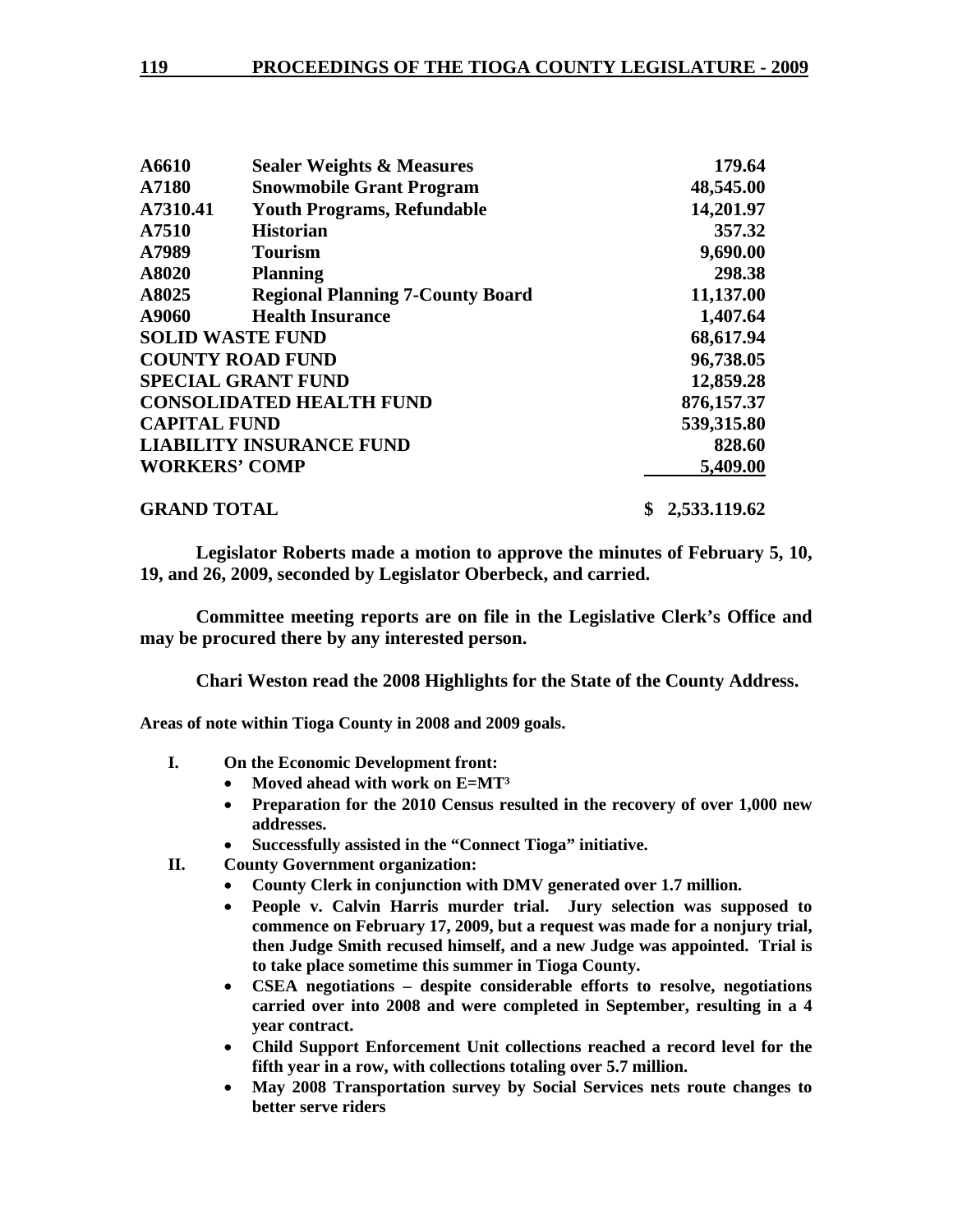- **Transportation contract expired in 2008 and a new contract was awarded to Tioga Transport, Inc.**
- **School-based dental visits provided to children increased by 16% from 2007**
- **In August 2008 the Health Department conducted a drill to assess its response to pandemic flu by setting up a Point of Distribution (POD) for mass distribution of the anti-viral Relenza (an inhalant), Tioga County being the first county to use Relenza.**
- **October 2008 the Health Department CHHA and LTHHCP nurses go live on laptop computers, utilizing the Progressa software, for entering patient documentation and physical orders at the point-of-care.**
- **Mental Hygiene consumer satisfaction survey yields average score of 90 compared with score of 88 for 2007.**
- **Mental Hygiene for the second year in a row paid portion of department fringe costs which happens in only four departments in the County.**
- **Mental Hygiene worked collaboratively with the Departments of Health and Social Services on continuous implantation of the \$400,000 Healthy Families program for Tioga County.**
- **Fixed Assets moved from the Records Management to Information Technology.**
- **Information Technology/Purchasing Coordinator assumed responsibility for county-wide assets and began working on a county-wide asset inventory, which is still in progress.**
- **Renovations of basement at 56 Main Street for BCC classes to be held once again were completed.**
- **III. Overall good news for the County:** 
	- **Sheriff generated \$601,395 in revenue, 3% increase.**
	- **Community College tuition billings were \$2.3 million.**
	- **Less than 2% budget increase second year in a row.**
	- **2008 was the second year for allowing Pennsylvania residents to use the Barton Transfer station facility as long as they purchased a permit at a \$25.00 annual fee this generated a \$7,060.00 in revenue. This is a 23.9% increase.**
	- **Completed move of Information Technology's new computer room with a backup generator system.**
- **IV. 2009 Goals** 
	- **Moving the Department of Motor Vehicles back to County owned property**
	- **Evaluate bridges for closure**
	- **Legislative meetings regarding cost saving initiatives have started**
	- **Properly manage and take full advantage of the stimulus money on behalf of Tioga County**
	- **Pursuing broadband**
	- **Review land auction bidding process**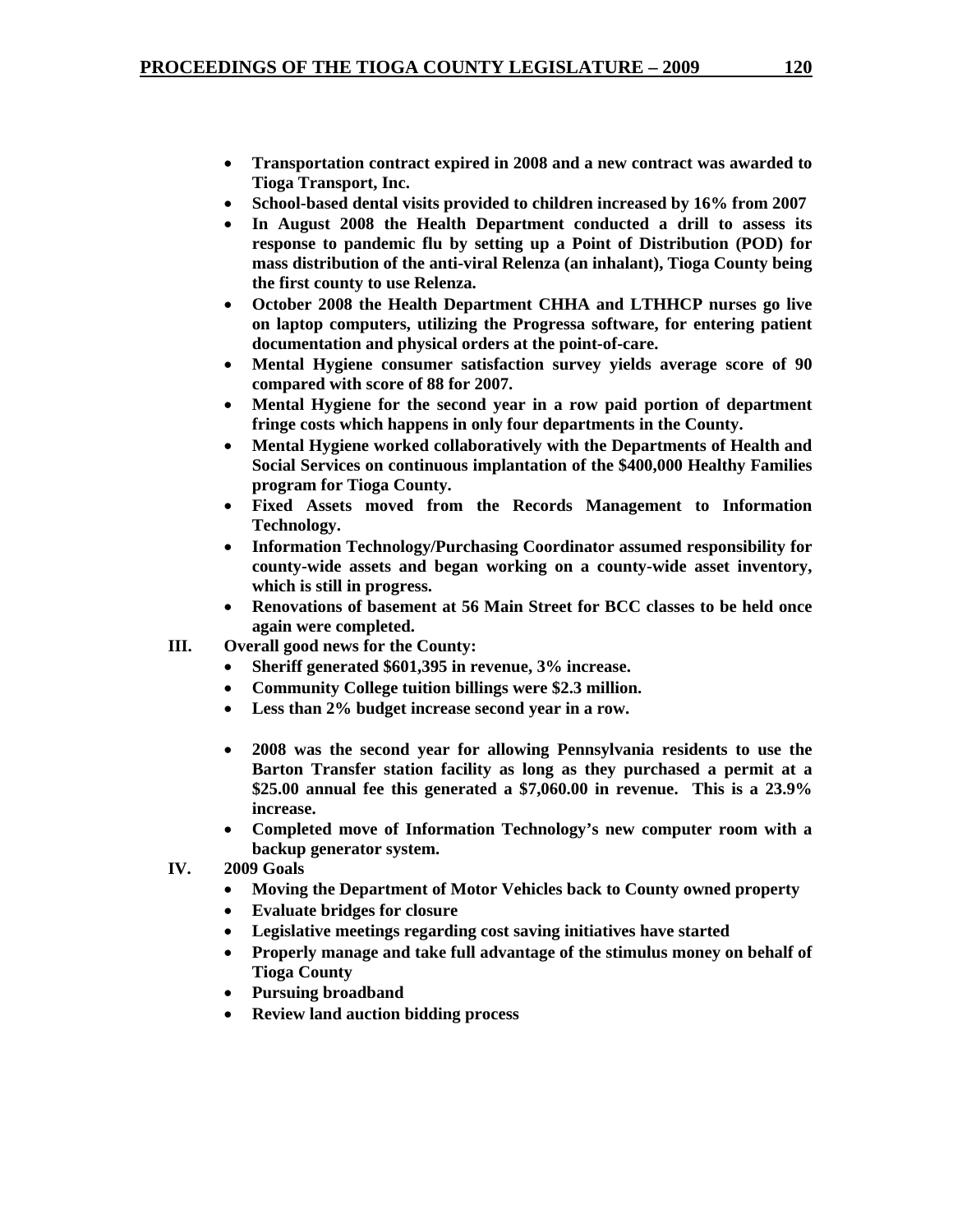# **REFERRED TO: HEALTH & HUMAN SERVICES COMMITTEE**

**RESOLUTION NO. 101-09** *SUPPORT FITNESS CHALLENGE*

 **Adoption moved by Legislator Huttleston, seconded by Legislator Oberbeck.** 

**WHEREAS: The nation, as a whole, has seen an increase in obesity; and** 

**WHEREAS: One of the causes of this obesity is the lack of fitness; and** 

**WHEREAS: To improve the health of our community, it is important that our residents get involved in some fitness activities; and** 

**WHEREAS: The local fitness programs are challenging the community to participate in a "Tioga County Fitness Challenge"; and** 

**WHEREAS: The program is designed to allow anyone (no matter their level of fitness ability) to participate by providing different levels of participation; therefore be it** 

**RESOLVED: That the Tioga County Legislature supports the Tioga County Fitness Challenge program in an effort to provide a healthier community to the people of Tioga County.** 

#### **CARRIED**

# **REFERRED TO: FINANCE COMMITTEE**

**RESOLUTION NO. 102-09** *APPORTION DOG FUND MONIES*

 **Adoption moved by Legislator McEwen, seconded by Legislator Oberbeck.** 

**WHEREAS: There has been received from the County Treasurer a report of the expenditures and surplus from the Dog License Fund monies for the year ended December 31, 2008; be it therefore** 

**RESOLVED: That the County Treasurer is hereby authorized and directed to pay to the several Towns the surplus monies apportioned to them as follows:** 

| <b>Town of Barton</b>    | \$1,860.87 |
|--------------------------|------------|
| <b>Town of Berkshire</b> | \$139.51   |
| <b>Town of Candor</b>    | \$1,490.14 |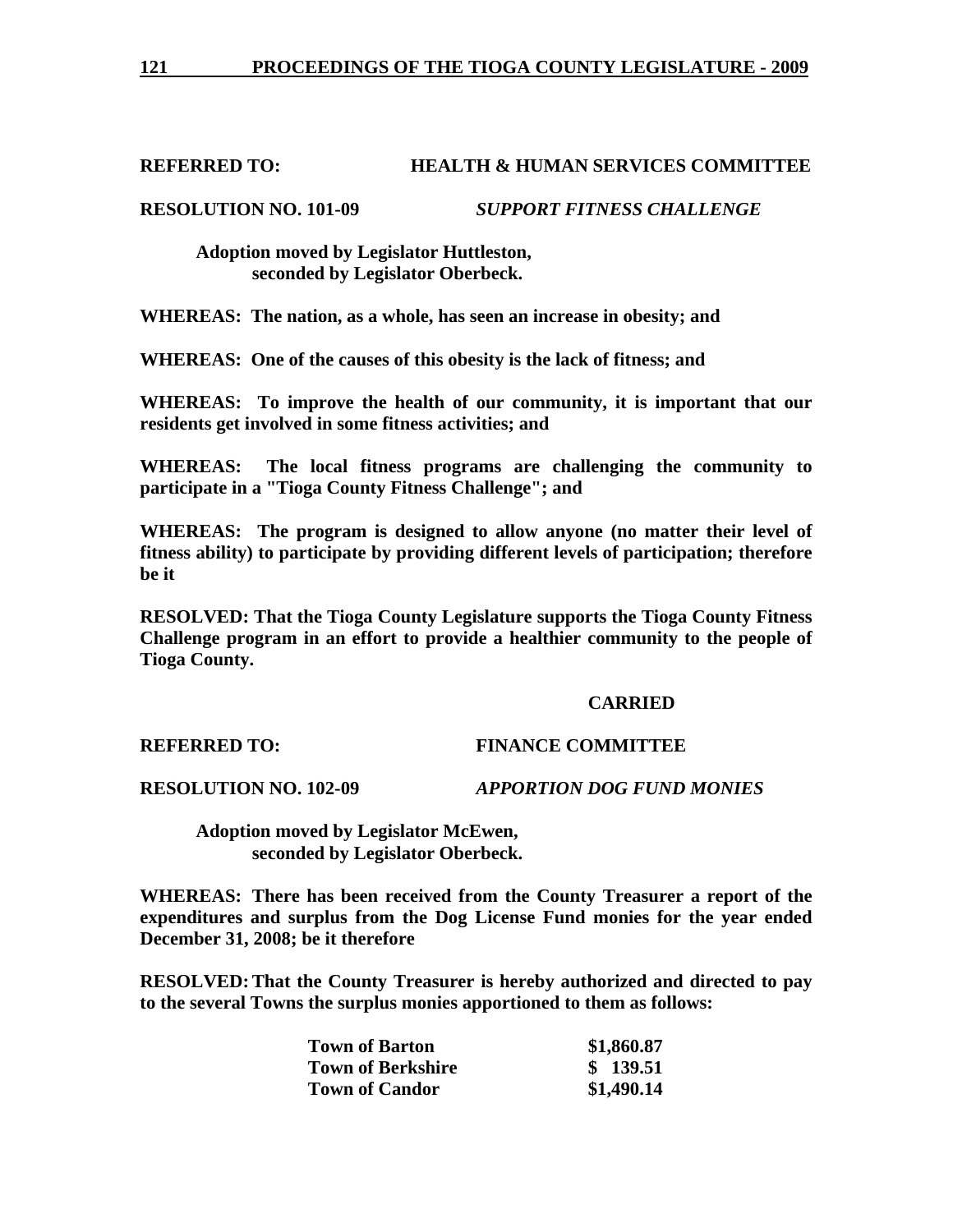| <b>Town of Newark Valley</b> | \$527.05   |
|------------------------------|------------|
| <b>Town of Nichols</b>       | \$507.64   |
| Town of Owego                | \$2,072.09 |
| <b>Town of Richford</b>      | 104.14     |
| <b>Town of Spencer</b>       | \$677.24   |
| <b>Town of Tioga</b>         | \$1,081.59 |
|                              |            |

 **TOTAL \$8,460.27** 

 **Roll Call: Ayes 09 Noes 00 Absent 00 CARRIED** 

#### **REFERRED TO: FINANCE COMMITTEE**

**RESOLUTION NO. 103-09** *ERRONEOUS ASSESSMENT TOWN OF OWEGO* 

 **Adoption moved by Legislator McEwen, seconded by Legislator Monell.** 

**WHEREAS: The Village of Owego has notified the Treasurer's office that the unpaid village taxes for property #546 assessed to Kurt Franzenburg on the 2009 tax rolls of the Town of Owego were relevied in error to property #455 assessed to Denis & Heather McCann on the 2009 tax roll of the Town of Owego; and** 

**WHEREAS: The 2009 tax bill for property #455 was paid to the Town of Owego on 1/15/09, and the 2009 tax bill for property #546 was paid to the Town of Owego on 1/23/09; be it therefore** 

**RESOLVED: That a refund of \$707.51 be issued by the Town of Owego Tax Collector to Denis & Heather McCann for overpayment of the 2009 taxes on property #455; and be it further** 

**RESOLVED: That the payment of \$430.59 for property #546 received on 1/23/09 be returned to the Estate of Kurt Franzenburg, and the receipt rendered null & void; and a corrected bill adding the village relevy be issued for property #546 by the Town of Owego as follows:**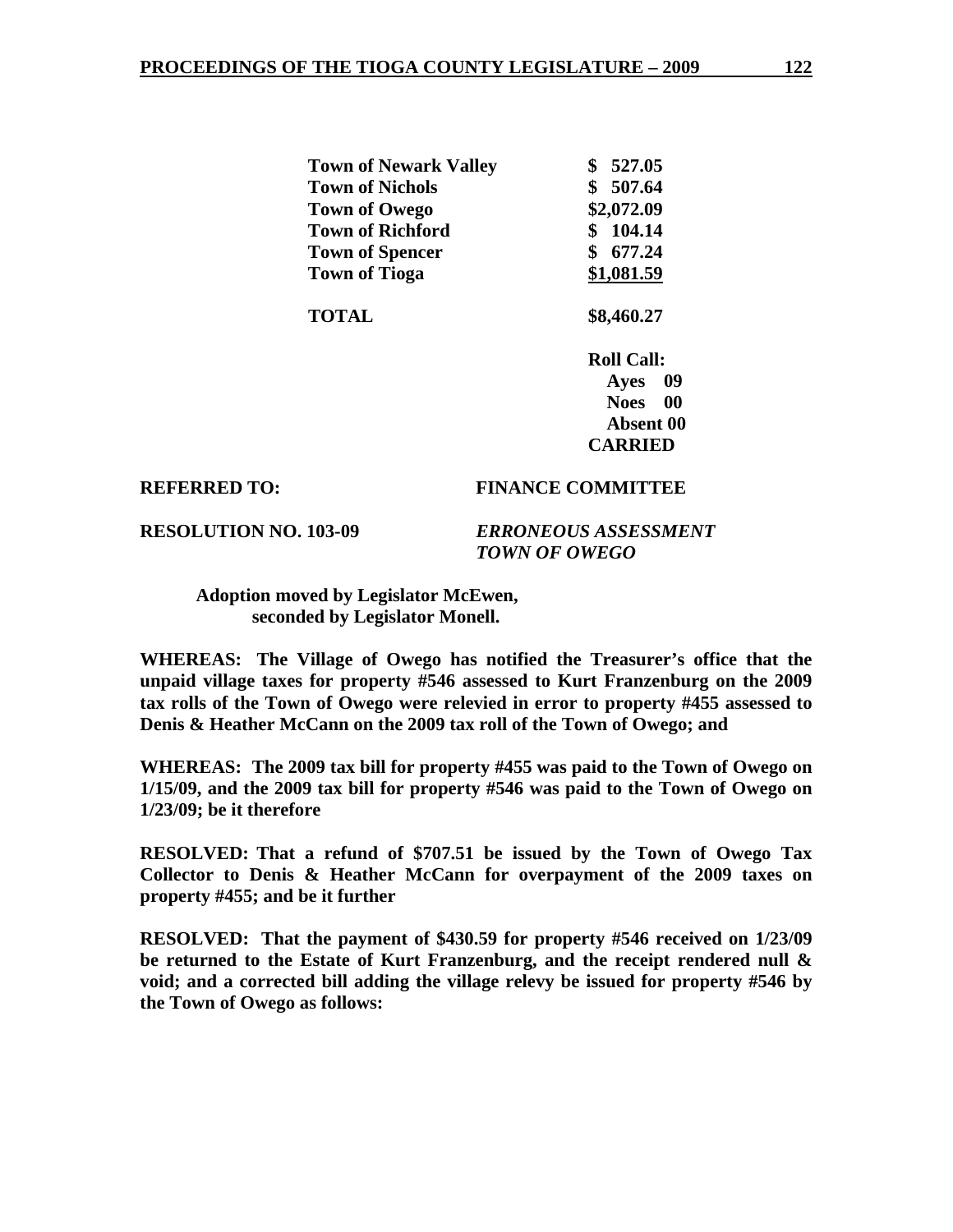| <b>Kurt Franzenburg</b><br>2009 Corrected Tax Bill #546 |              |  |
|---------------------------------------------------------|--------------|--|
| <b>County</b>                                           | 383.29<br>\$ |  |
| <b>Recycle</b>                                          | 16.10        |  |
| <b>Townwide</b>                                         | 31.20        |  |
| <b>Return Village</b>                                   | 707.51       |  |
| <b>TOTAL</b>                                            | \$1,138.10   |  |

 **Roll Call: Ayes 09 Noes 00 Absent 00 CARRIED** 

#### **REFERRED TO: FINANCE COMMITTEE**

**RESOLUTION NO. 104-09** *ERRONEOUS ASSESSMENT* 

 *TOWN OF SPENCER* 

 **Adoption moved by Legislator McEwen, seconded by Legislator Monell.** 

**WHEREAS: An application for corrected tax roll indicates that property no. 1, assessed to Carl Huff on the 2009 tax roll for the Town of Spencer, is erroneous in that Mr. Huff was eligible for Aged & Enhanced Star exemptions which were not applied therefore reducing the taxable county value from \$10,900 to \$5,450, the town taxable from \$10,900 to \$6,540; and reducing the school taxable value to zero; and** 

**WHEREAS: The 2008-2009 school taxes on property no. 1 were unpaid and relevied on the 2009 Town & County tax bill which has not yet been paid to the Town of Spencer Tax Collector; be it therefore** 

**RESOLVED: That a corrected 2009 tax bill be issued to Carl Huff for property no. 1 by the Town of Spencer Tax Collector as follows:** 

| 2009 Corrected Tax Bill Acct #1 |          |
|---------------------------------|----------|
| County                          | \$208.29 |
| <b>Recycle</b>                  | 8.75     |
| <b>Townwide</b>                 | 76.36    |
| <b>Total</b>                    | \$293.40 |

**and be it further**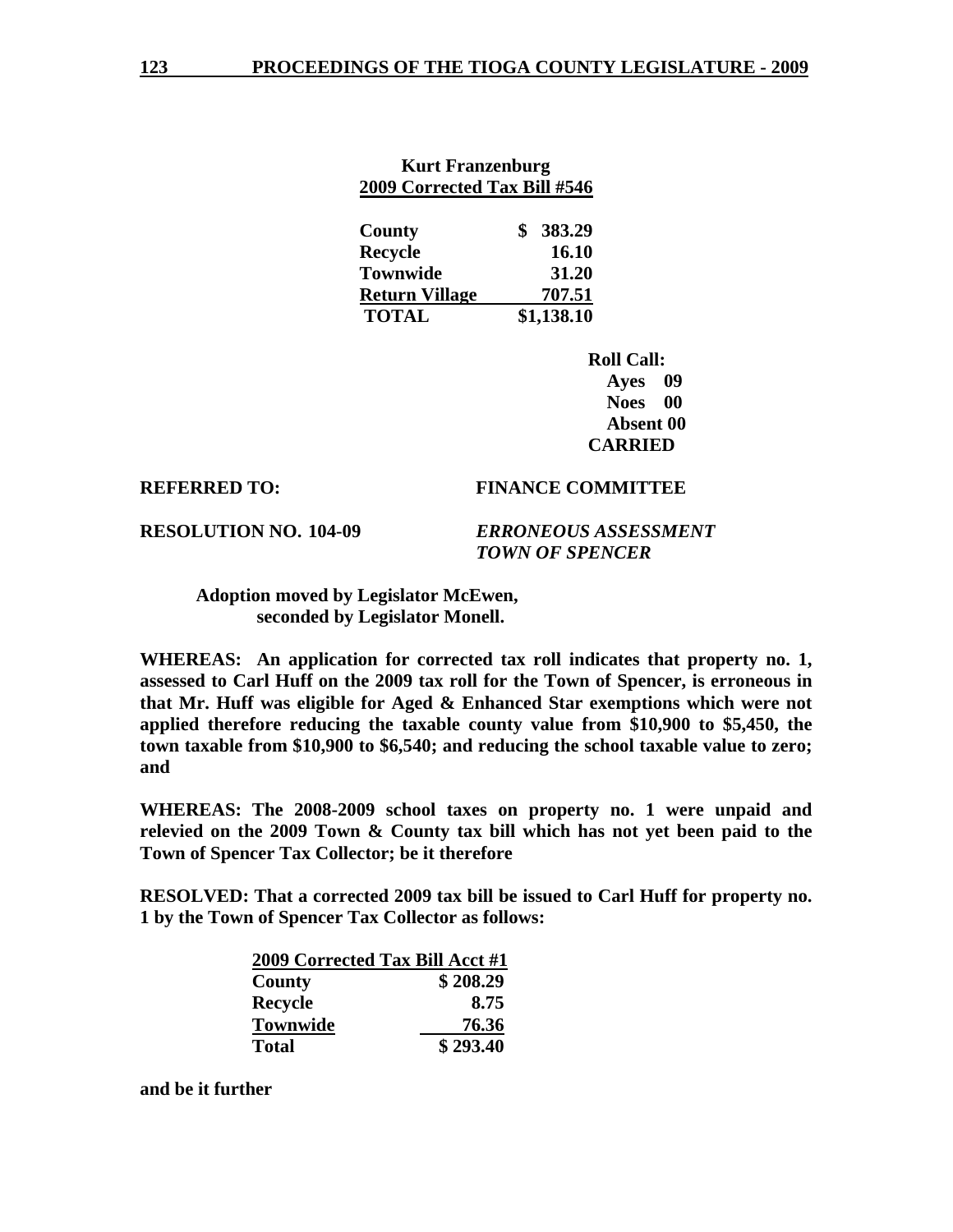**RESOLVED: That the erroneous town amount of \$50.90 be charged back to the Town of Spencer; and be it further** 

**RESOLVED: That the erroneous solid waste tax of \$8.74 be charged back to the Solid Waste Fund; and be it further** 

**RESOLVED: That the erroneous school tax of \$797.41 and the 3% interest of \$23.92 be charged back to the Spencer-VanEtten School District; and be it further** 

**RESOLVED: That the erroneous county tax and penalty amount of \$265.79 be charged to the proper account in the records of the County Treasurer.** 

> **Roll Call: Ayes 09 Noes 00 Absent 00 CARRIED**

**REFERRED TO: FINANCE COMMITTEE** 

**RESOLUTION NO. 105-09** *ERRONEOUS ASSESSMENT TOWN OF BERKSHIRE* 

 **Adoption moved by Legislator McEwen, Seconded by Legislator Monell.** 

**WHEREAS: An application for corrected tax roll indicates that property no. 449 assessed to George & April Swaney on the 2008 tax roll of the Town of Berkshire is erroneous in that a portion of the property was sold but the assessment was never changed, therefore reducing the taxable value from \$8,300 to \$5,402 for town and county purposes, and \$2,632 for 2007-08 school taxes; and** 

**WHEREAS: The taxes for parcel no. 449 assessed to George & April Swaney, including the relevied school amount were paid 4/20/08; be it therefore** 

**RESOLVED: That a refund of \$2,923.19 be issued to George & April Swaney for overpayment of the 2008 taxes for property no. 449; and be it further** 

**RESOLVED: That the erroneous town tax of \$507.14 be charged back to the Town of Berkshire and the erroneous fire tax of \$121.69 be charged back to the Berkshire Fire District; and be it further**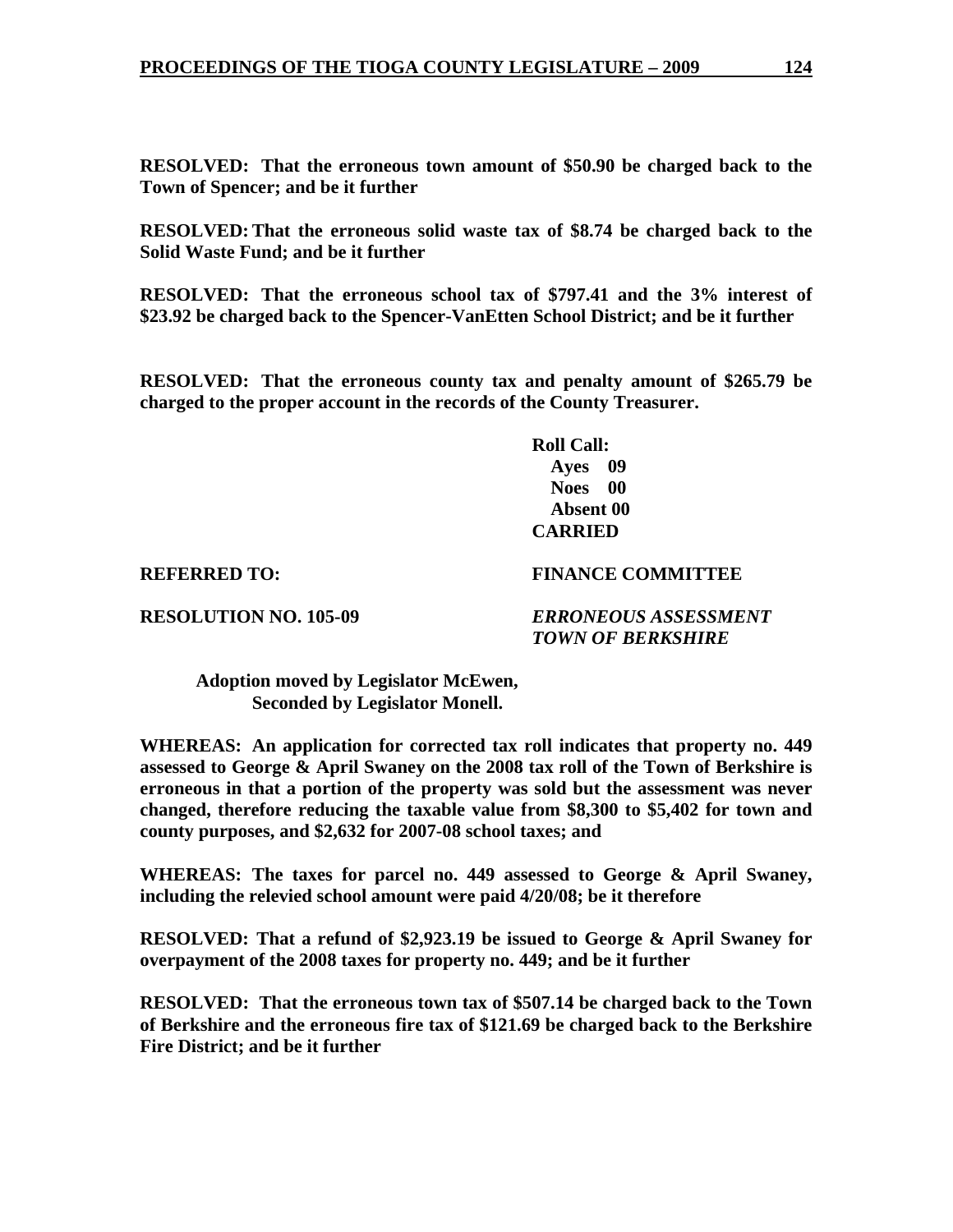**RESOLVED: That the erroneous solid waste tax of \$25.91 be charged back to the Solid Waste Fund; and be it further** 

**RESOLVED: That the erroneous school tax and interest of \$1,565.24 be charged back to the Newark Valley School District; and be it further** 

**RESOLVED: That the erroneous county tax and school penalty of \$703.21 be charged to the proper account in the records of the County Treasurer** 

> **Roll Call: Ayes 09 Noes 00 Absent 00 CARRIED**

#### **REFERRED TO: FINANCE COMMITTEE**

**RESOLUTION NO. 106-09** *ERRONEOUS ASSESSMENT* 

 *TOWN OF BERKSHIRE*

 **Adoption moved by Legislator McEwen, Seconded by Legislator Oberbeck.** 

**WHEREAS: An application for corrected tax roll indicates that property no. 449 assessed to George & April Swaney on the 2009 tax roll of the Town of Berkshire is erroneous in that a portion of the property was sold but the assessment was not changed reducing the taxable value from \$8,300 to \$5,402; and** 

**WHEREAS: The 2009 taxes on property no. 449 have not been paid to the Town of Berkshire; be it therefore** 

**RESOLVED: That the Town of Berkshire tax collector issue a corrected 2009 tax bill to George & April Swaney for property no. 449 as indicated below:** 

#### **Acct # 449**

| County                | \$1,278.21 |
|-----------------------|------------|
| <b>Recycle</b>        | 53.67      |
| <b>Townwide</b>       | 1,042.11   |
| <b>Berkshire Fire</b> | 232.36     |
|                       | \$2,606.35 |

**and be it further**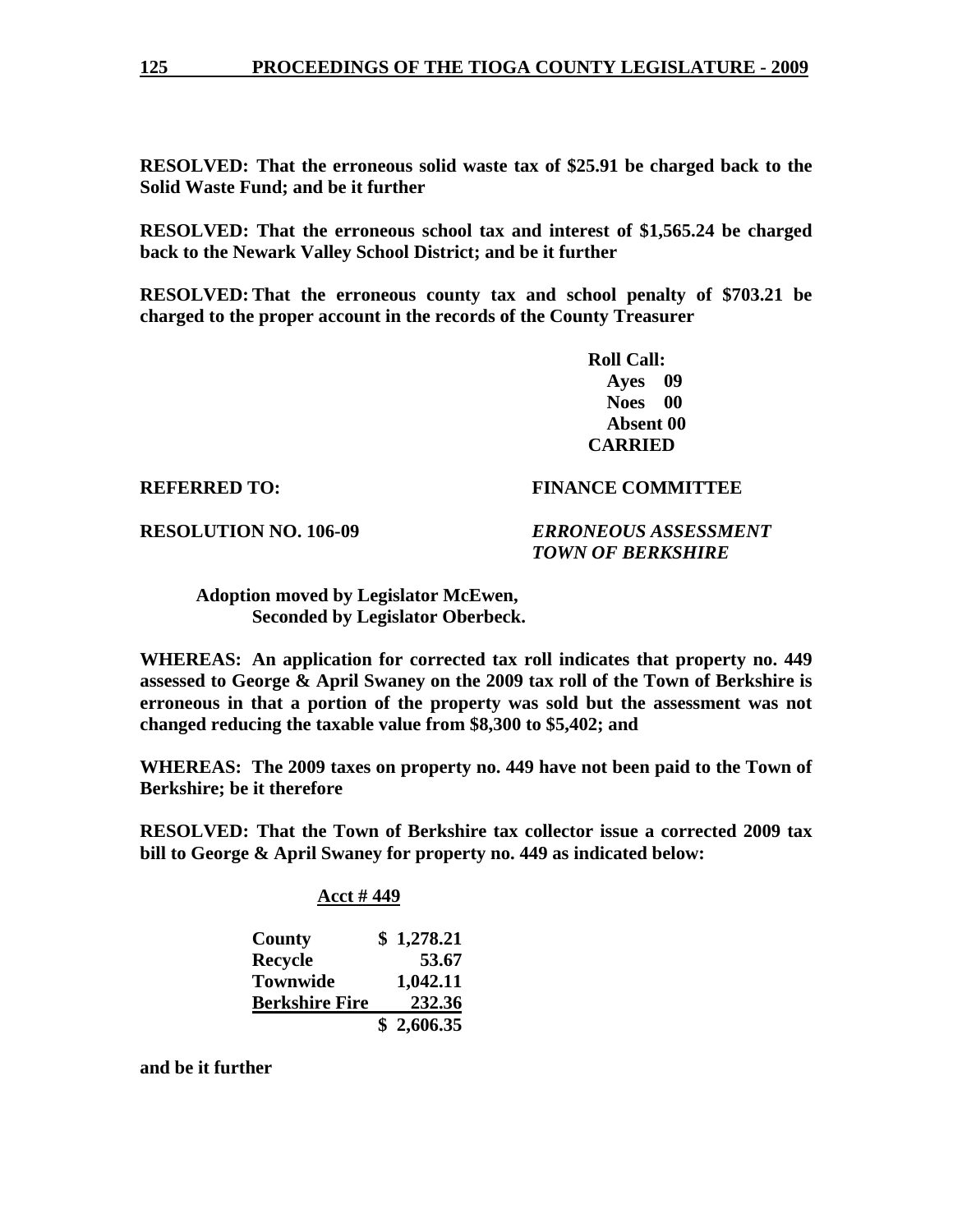**RESOLVED: That the erroneous town amount of \$559.06 be charged back to the Town of Berkshire and the erroneous fire tax of \$124.66 be charged back to the Berkshire Fire District; and be it further** 

**RESOLVED: That the erroneous solid waste tax of \$28.80 be charged back to the Solid Waste Fund; and be it further** 

**RESOLVED: That the erroneous county tax of \$685.72 be charged to the proper account in the records of the County Treasurer.** 

> **Roll Call: Ayes 09 Noes 00 Absent 00 CARRIED**

#### **REFERRED TO: ADMINISTRATIVE SERVICES COMMITEE FINANCE COMMITTEE**

**RESOLUTION NO. 107-09** *AUTHORIZE DECREASE IN ADMINISTERING MORTGAGE TAX BY THE TIOGA COUNTY CLERK AS APPROVED BY NEW YORK STATE DEPARTMENT OF TAXATION AND FINANCE* 

**Adoption moved by Legislator Sullivan, Seconded by Legislator Sauerbrey.** 

**WHEREAS: Section 262 (Article 11) of the New York State tax law mandates that recording officers are entitled to receive for the county all necessary expenses for the purpose of administration of the mortgage tax in their office and approved allowance by the New York State Department of Taxation and Finance; and** 

**WHEREAS: The Tioga County Clerk has requested proper compensation that are reasonable and necessary allowances to cover county expenditures for collection, disbursements of the mortgage tax; and** 

**WHEREAS: The Tioga County Clerk office has submitted to the New York State Department of Taxation and Finance a mortgage expense request of \$70,977.00 per year; and** 

**WHEREAS: The Tioga County Clerk has been authorized by New York State Department of Taxation and Finance to decrease the mortgage expense to be \$70,977.00 for the period of April 2009 – April 2010; be it therefore**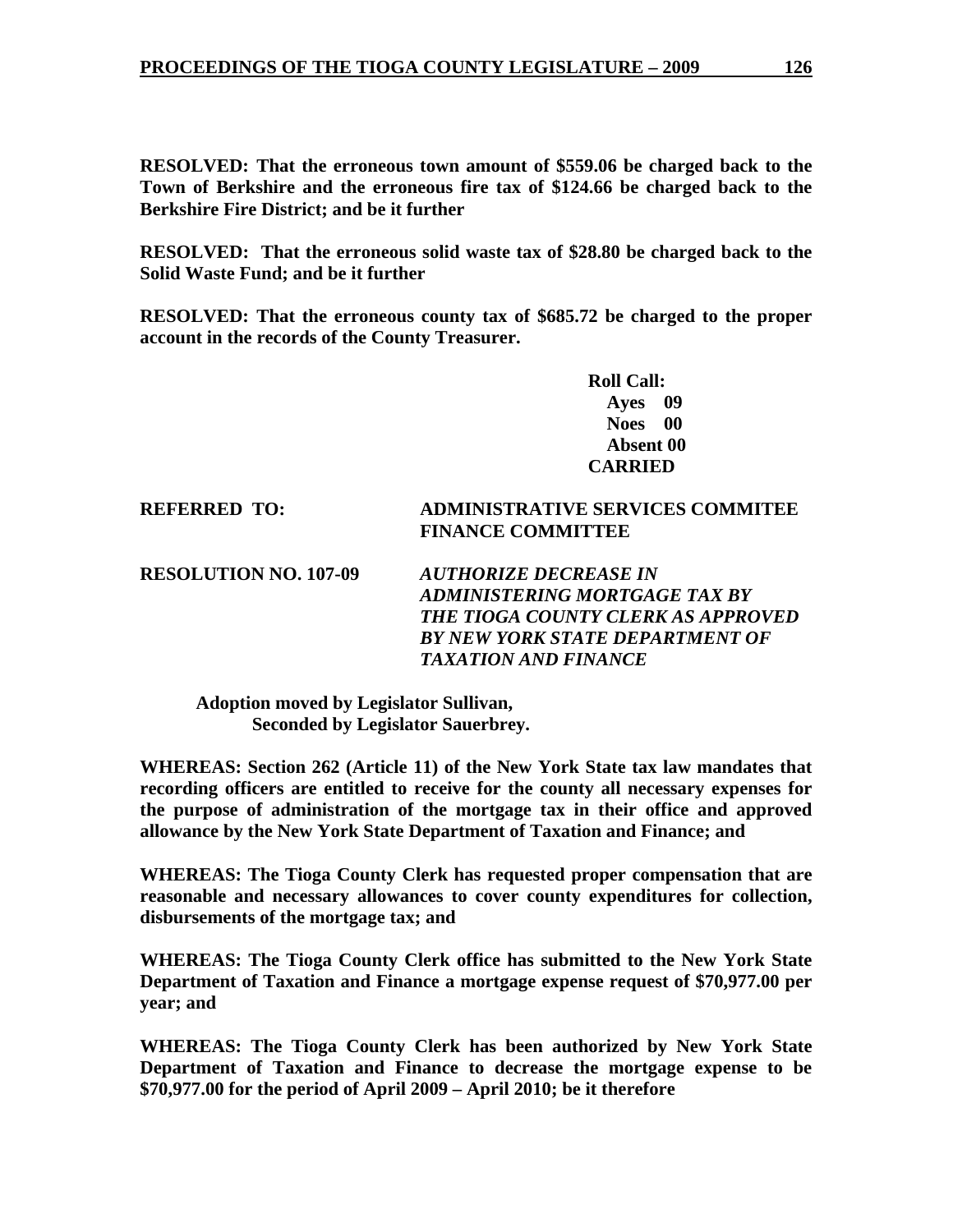**RESOLVED: That the County Clerk be authorized to collect or withhold from its disbursements in twelve (12) equal monthly installments of \$5,914.75 at a total annum amount of \$70,977.00.** 

> **Roll Call: Ayes 09 Noes 00 Absent 00 CARRIED**

### **REFERRED TO: FINANCE/LEGAL COMMITTEE**

**RESOLUTION NO. 108–09** *ADOPT LOCAL LAW NO. 2 OF 2009*

 **Adoption moved by Legislator McEwen, seconded by Legislator Oberbeck.** 

**WHEREAS: A public hearing was held on March 5, 2009, following due notice thereof to consider the adoption of Local Law Introductory No. B of the Year 2009 A Local Law authorizing the County of Tioga and the District Attorney to appoint non-Tioga residents to the positions of Assistant District Attorney; and** 

**WHEREAS: It is in the best interests of the residents of Tioga County to adopt such Local Law which will be Local Law No. 2 of 2009; therefore be it** 

**RESOLVED: That the following Local Law be and hereby is adopted;** 

 **County of Tioga** 

 **Local Law No. 2 of the Year 2009.** 

# **A LOCAL LAW AUTHORIZING THE COUNTY OF TIOGA AND THE DISTRICT ATTORNEY TO APPOINT NON-TIOGA RESIDENTS TO THE POSITIONS OF ASSISTANT DISTRICT ATTORNEY**

**Be It Enacted by the Legislature of the County of Tioga as follows:** 

#### **SECTION 1. PURPOSE.**

**The District Attorney and the Assistant District Attorney[s] are public officers under the Public Officers Law, Section 3, which section requires that such public officers be residents of the County of Tioga in order to hold such office. The purpose of this local law is to authorize non-residents of the County of Tioga to be Assistant County Attorneys due to the limited number of qualified attorneys residing within the County.**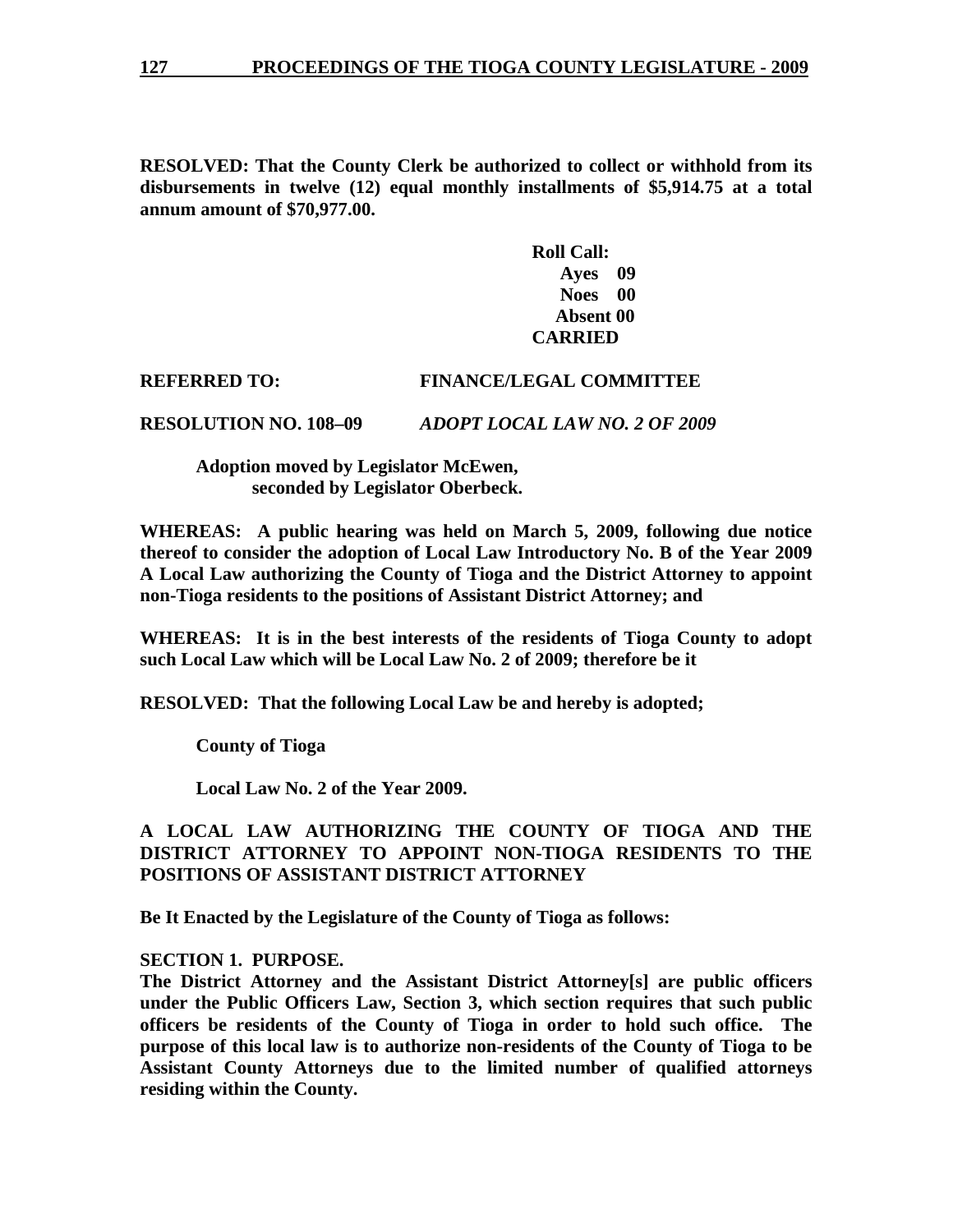# **SECTION 2. AUTHORITY.**

**Under the Municipal Home Rule Law, Section 10, the County of Tioga has the authority to authorize a non-resident to hold the position of Assistant District Attorney.** 

### **SECTION 3. DEFINITIONS:**

**District Attorney – The person holding such office as appointed under Section 700 of the County Law.** 

**Assistant District Attorney – The person or persons appointed by the District Attorney under Section 702 of the County Law.** 

#### **SECTION 4. AUTHORIZATION.**

**The District Attorney is hereby authorized to appoint non-residents of the County of Tioga to the position of Assistant District Attorney.** 

#### **SECTION 5: EFFECTIVE DATE.**

**This local law shall take effect upon filing in the Office of the Secretary of State as provided by Section 27 of the Municipal Home Rule Law.** 

**and be it further** 

**RESOLVED: That the Clerk of the Legislature be and hereby is directed, pursuant to Local Law No. 4 of 1992, to cause to be published in the official newspapers of the County of Tioga a synopsis of such Local Law, such synopsis to be within ten days after adoption of the Local Law; and be it further** 

**RESOLVED: That the Clerk of the Legislature be and hereby is directed within five days after adoption of such Local Law to cause the Local Law to be filed as required by the Municipal Home Rule Law Section 27.** 

> **Roll Call: Ayes 09 Noes 00 Absent 00 CARRIED**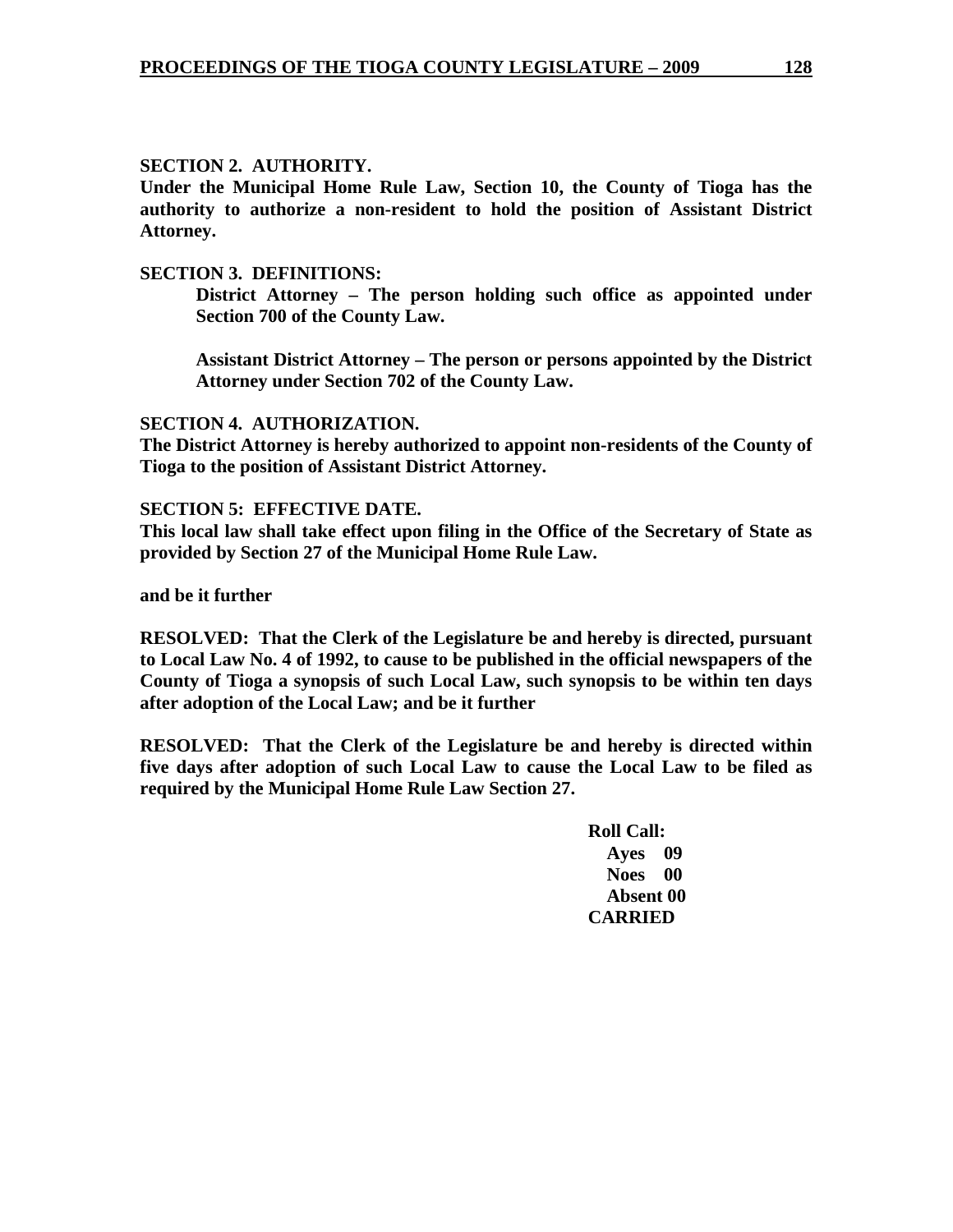### **REFERRED TO: LEGISLATIVE WORKSESSION**

**RESOLUTION NO. 109-09** *AMEND POLICY 29 RULES OF PROCEDURE OF THE TIOGA COUNTY LEGISLATURE* 

 **Adoption moved by Legislator Oberbeck, Seconded by Legislator Monell.** 

**RESOLVED: That Policy 29 Rules of Procedure of the Tioga County Legislature is hereby amended as follows:** 

**Section 4 – Appointments (3) Remove Criminal Justice Advisory Council** 

 **Add Alternatives to Incarceration Board** 

**And be it further** 

**RESOLVED: That the remainder of Policy 29 shall remain in full force and effect.** 

#### **CARRIED**

**REFERRED TO: ED&P COMMITTEE** 

**RESOLUTION NO. 110–09** *APPOINT MEMBERS TO THE TIOGA COUNTY LOCAL DEVELOPMENT CORPORATION* 

 **Adoption moved by Legislator Monell, seconded by Legislator Sauerbrey.** 

**WHEREAS: The terms of three Tioga County Local Development Corporation members; Eva Mae Musgrave, William J. Woods, Jr. and Samuel F. Thomas expire as of March 31, 2009; and** 

**WHEREAS: Eva Mae Musgrave has expressed a desire for re-appointment and William J. Woods, Jr. and Samuel F. Thomas have declined to serve another term causing two vacancies; and** 

**WHEREAS: The Tioga County Local Development Corporation and the Tioga County Legislature wish to recognize the commitment of William J. Woods, Jr. and Samuel F. Thomas to the Tioga County LDC over the past years; and**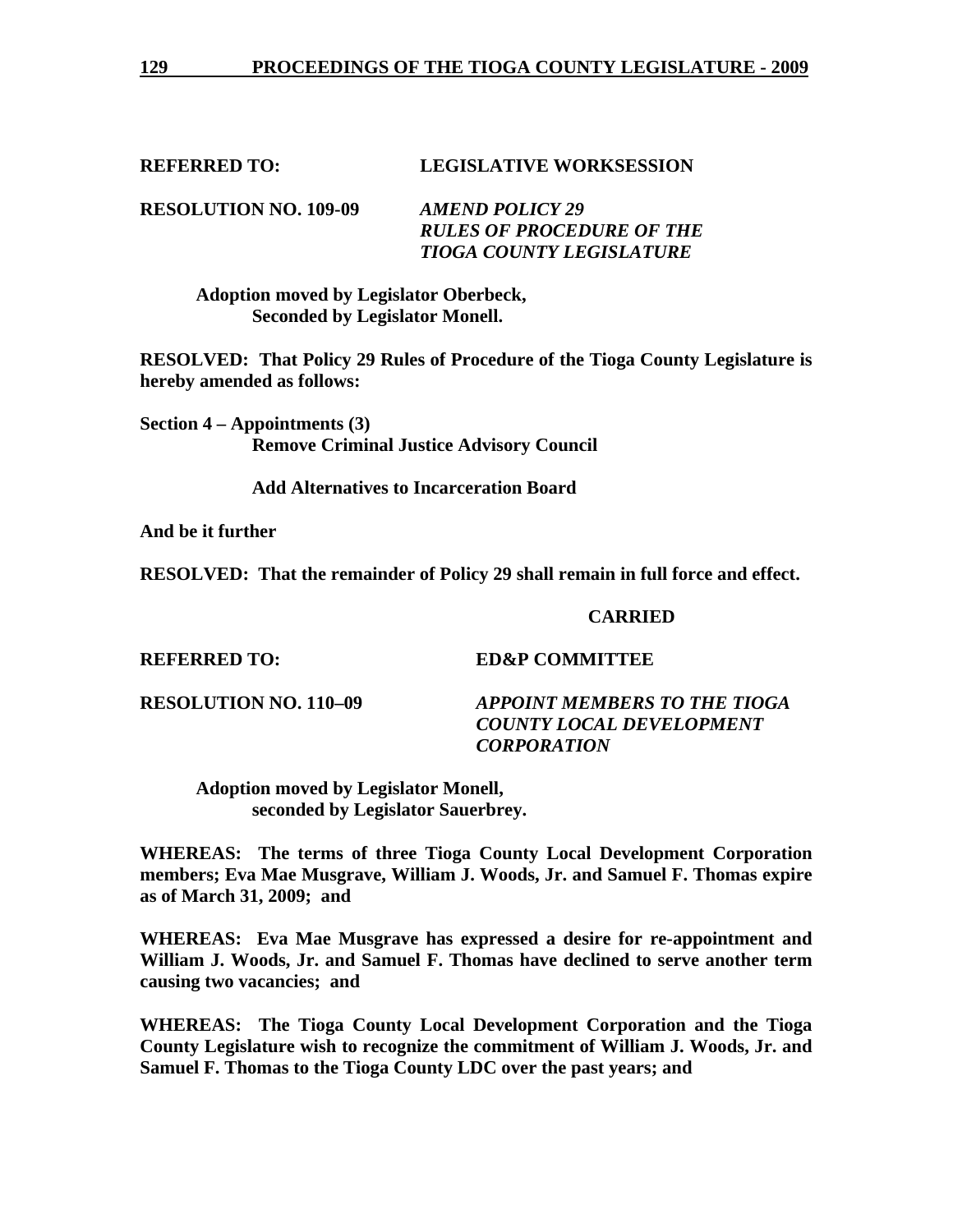**WHEREAS: The Tioga County Local Development Corporation Board of Directors has found Scott MacDonald and Laura Costello willing and able to fill these vacancies; therefore be it** 

**RESOLVED: That the Tioga County Legislature hereby re-appoints Eva Mae Musgrave for another three-year term of 4/1/09 – 3/31/12 and appoints Scott MacDonald and Laura Costello to fill said vacancies for the three-year term of 4/1/09 – 3/31/12.** 

#### **CARRIED**

# **REFERRED TO: HEALTH & HUMAN SERVICES COMMITTEE**

# **RESOLUTION NO. 111-09** *RESOLUTION REAPPOINTING MEMBERS TO COMMUNITY SERVICES BOARD*

 **Adoption moved by Legislator Huttleston, seconded by Legislator Oberbeck.** 

**WHEREAS: The Denise Brown's and David McNamara's appointments to the Community Services Board will expire on March 31, 2009; and** 

**WHEREAS: The Community Services Board has recommended reappointment of these individuals; and** 

**WHEREAS: Section Article 41.11 (d) of the Mental Hygiene Law allows counties to determine the length of term of Community Services Board members; therefore be it** 

**RESOLVED: That Denise Brown and David McNamara be reappointed to the Community Services Board, each for a term starting April 1, 2009 and ending March 31, 2013.** 

#### **CARRIED**

# **REFERRED TO: PUBLIC SAFETY COMMITTEE**

**RESOLUTION NO. 112-09** *ACCEPTANCE OF APPLICATION FOR CARL LAPOSKY TO JOIN THE TIOGA COUNTY HAZ-MAT TEAM* 

 **Adoption moved by Legislator Sauerbrey, seconded by Legislator McEwen.**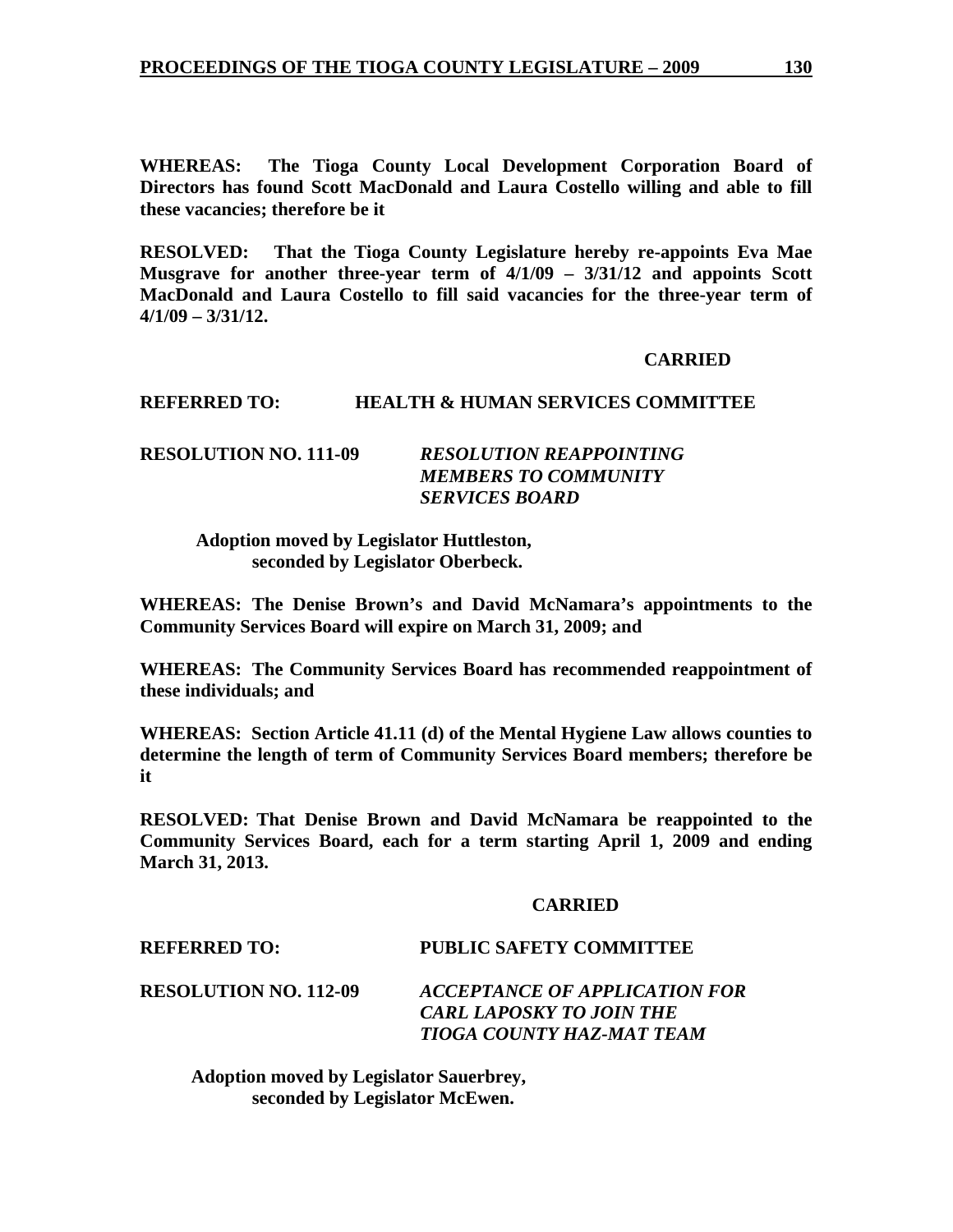**WHEREAS: The Bureau of Fire provides high quality Hazardous Materials Team support to the Fire Service in Tioga County and adjacent Counties through the NYS Fire Mutual Aid Plan, and** 

**WHEREAS: This service is provided by local, highly trained volunteers, and** 

**WHEREAS: Anthony Quaranta has left the County Haz-Mat Team; and** 

**WHEREAS: Carl Laposky has applied for membership and is willing to serve on the County Haz-Mat Team, and** 

**WHEREAS: Cark Laposky is currently trained to the New York State Office of Fire Prevention and Control Hazardous Materials Operations level and is currently a New York State certified Advanced Emergency Medical Technician, and** 

**WHEREAS: Carl Laposky will be available for both Haz-Mat and Emergency Medical support with the Haz-Mat Team and this appointment will be at no additional increase to the Bureau of Fire budget due to the return and availability of personal protective equipment recently returned from inactive team members, and be it** 

**RESOLVED: That Carl Laposky be added to the Tioga County Haz-Mat Team roster.** 

# **CARRIED**

| <b>REFERRED TO:</b>          | <b>ED&amp;P COMMITTEE</b><br><b>AGRICULTURE COMMITTEE</b>                       |
|------------------------------|---------------------------------------------------------------------------------|
| <b>RESOLUTION NO. 113-09</b> | <b>AUTHORIZE 2009 REQUESTS FOR</b><br><b>INCLUSION OF LANDS IN AGRICULTURAL</b> |

*DISTRICT* 

 **Adoption moved by Legislator Oberbeck, seconded by Legislator Sullivan.** 

**WHEREAS: In accordance with §303-B of the NYS Agricultural and Markets Law 25-AA, the Tioga County Planning Department has solicited agricultural land owners to request inclusion of lands in agricultural districts; and** 

**WHEREAS: Tioga County Planning has received requests for inclusion of land in agricultural districts and prepared a report listing and summarizing these requests which are located within all three of Tioga County's Agricultural Districts; and**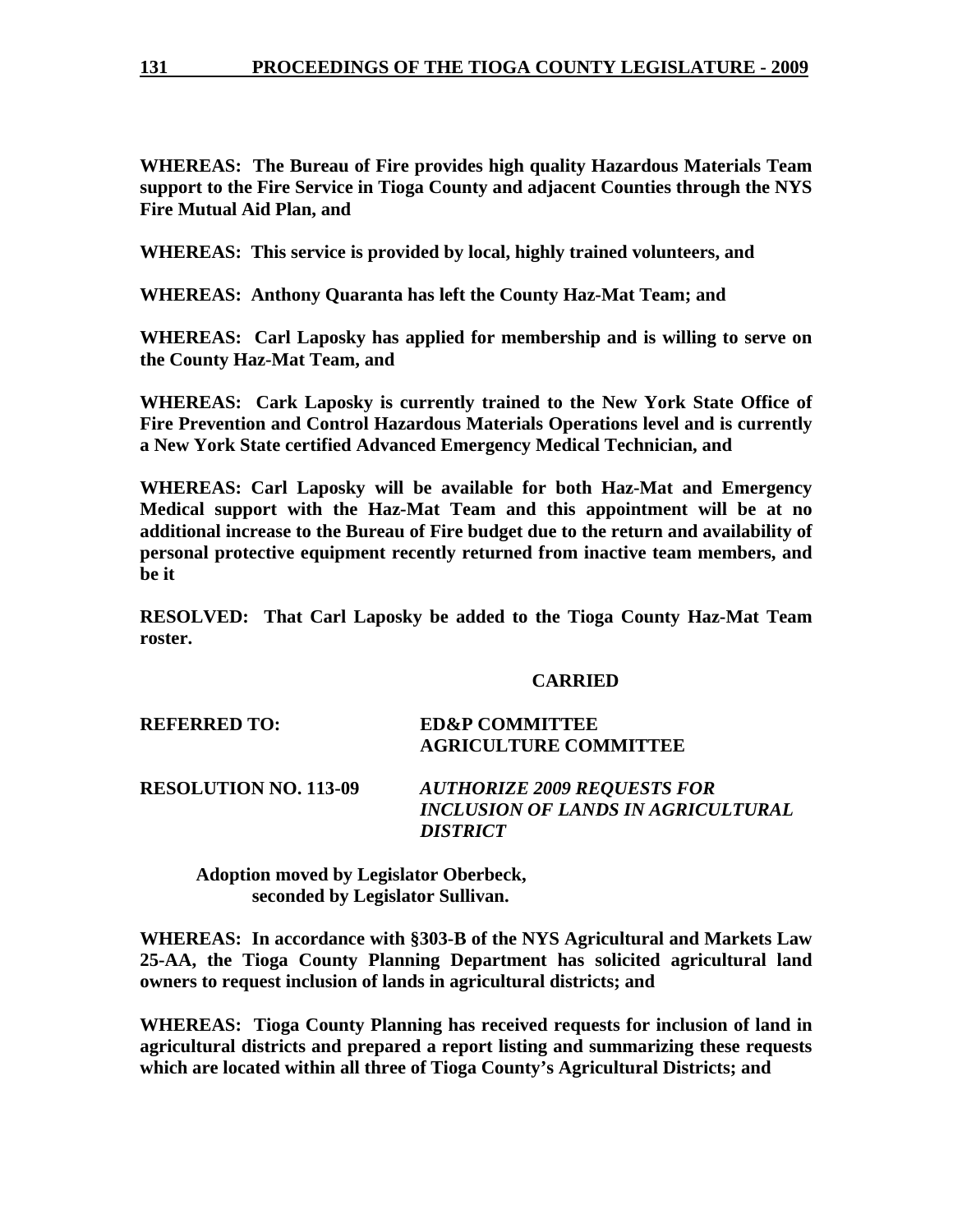**WHEREAS: The Tioga County Agricultural and Farmland Protection Board has reviewed said report and determined that the land to be included consists of viable agricultural land and its inclusion will serve the public interest by helping to maintain a viable agricultural industry within the district and therefore recommends County Legislature approval of inclusion of lands into their respective agricultural districts; and** 

**WHEREAS: The Tioga County Legislature has held the required public hearing and no opposition was heard; therefore be it** 

**RESOLVED: That the Tioga County Legislature approve the 2009 requests for inclusion of land listed in said report into the Spencer and Owego Nichols Agricultural Districts, and be it further** 

**RESOLVED: That the Tioga County Legislature directs the Tioga County Planning Department to submit said report to the Commissioner of NYS Department of Agriculture and Markets for final certification.** 

 **CARRIED** 

| <b>REFERRED TO:</b>          | <b>ED&amp;P &amp; AGRICULTURE COMMITTEES</b> |
|------------------------------|----------------------------------------------|
| <b>RESOLUTION NO. 114-09</b> | RESOLUTION TO ADOPT A SEQR NEGATIVE          |
|                              | <b>DECLARATION AND TO APPROVE THE</b>        |
|                              | NORTH TIOGA AGRICULTURAL DISTRICT            |
|                              | (#3) AS REVISED AND SUBMIT SAME TO           |
|                              | <b>THE NEW YORK DEPARTMENT OF</b>            |
|                              | <b>AGRICULTURE AND MARKETS FOR</b>           |
|                              | <b>APPROVAL</b>                              |
|                              |                                              |

**Adoption moved by Legislator McEwen, Seconded by Legislator Monell.** 

**WHEREAS: Pursuant to the New York State Agriculture and Markets Law Article 25AA and upon 300-day notice by the Department of Agriculture and Markets, the Tioga County Legislature has initiated a review of the existing North Tioga Agricultural District (#3) to determine if it should be modified or terminated; and** 

**WHEREAS: The Agricultural and Farmland Protection Board has been requested by the Legislature to review the District and make a recommendation for revision or termination; and**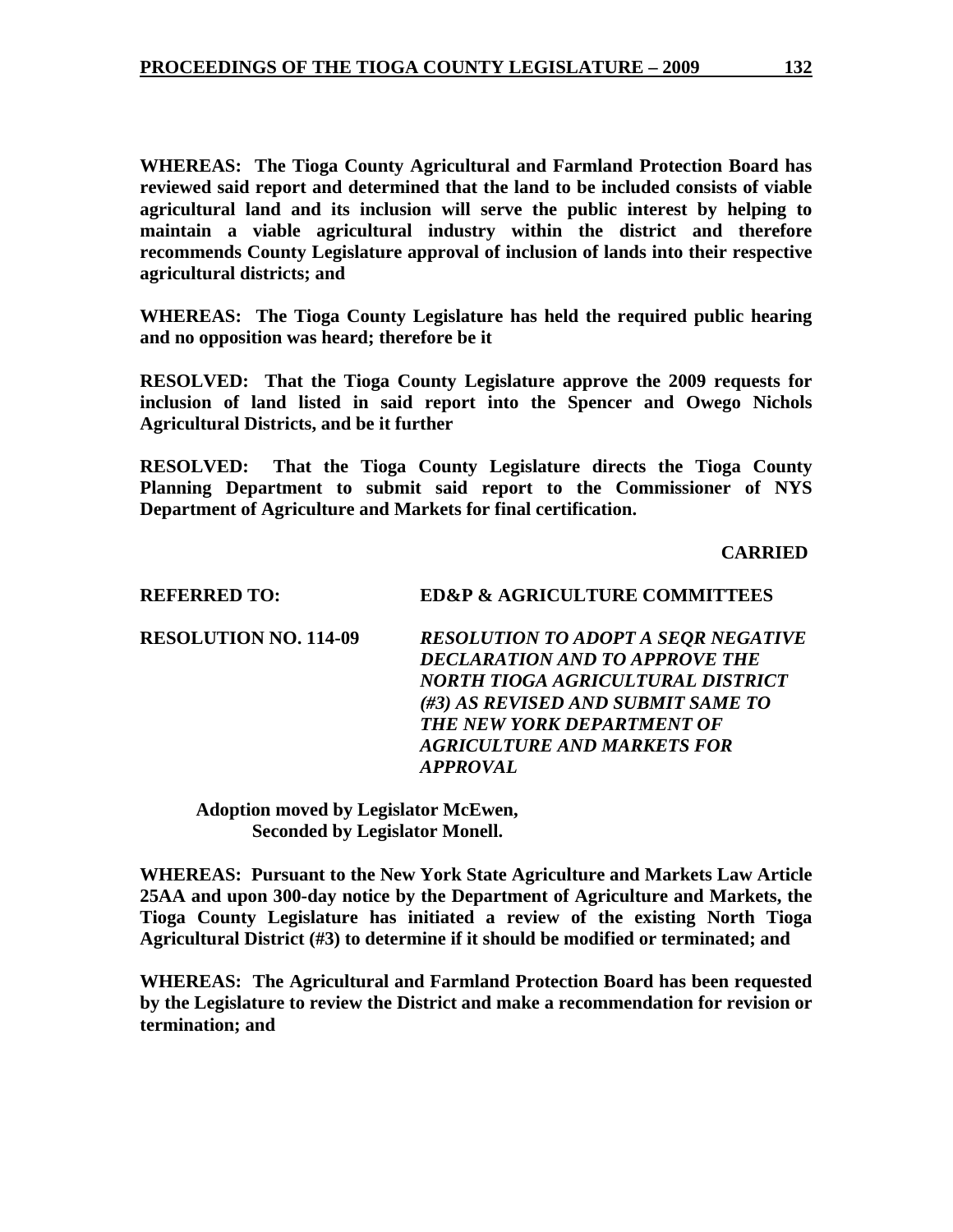**WHEREAS: By unanimous resolution the Agriculture and Farmland Protection Board did adopt a proposed plan for modification of the North Tioga Agricultural District; and** 

**WHEREAS: The Tioga County Planning Department has conducted this review and has created a corresponding plan based on public comments, surveys and extensive consultation with area farmers; and** 

**WHEREAS: A public hearing was held on February 26th, 2009 and the District map and findings along with the proposed revisions were presented to the public; and** 

**WHEREAS: The proposed district review report is comprised of the map and findings filed with the Clerk of the County Legislature for the public comment period and copies showing proposed revisions were presented at the public hearing; and** 

**WHEREAS: The County Legislature has indicated its desire to be designated lead agency for SEQR (State Environmental Quality Review) requirements; and** 

WHEREAS: This plan has been found to have " little likelihood of significant **adverse environmental impact…" consistent with the programmatic review of environmental effects of agricultural districting by the New York State Department of Agriculture & Markets; and** 

**WHEREAS: Pursuant to the State environmental review processes, certain findings and determinations with respect to potential environmental effects of the proposed action must be made; therefore be it** 

**RESOLVED: That based upon review of the above as outlined on the New York State Department of Agriculture & Markets "Environmental Assessment Form" provided by them for this purpose, the County of Tioga has determined that the proposed modifications of the North Tioga Agricultural District would not have a significant impact on the environment; and be it further** 

**RESOLVED: That the Planning Department shall submit to the NYS Department of Agriculture & Markets along with the proposed plan for District modification the "State Environmental Quality Review, Negative Declaration Notice of Non-Significance" appropriately completed to reflect this determination; and be it further**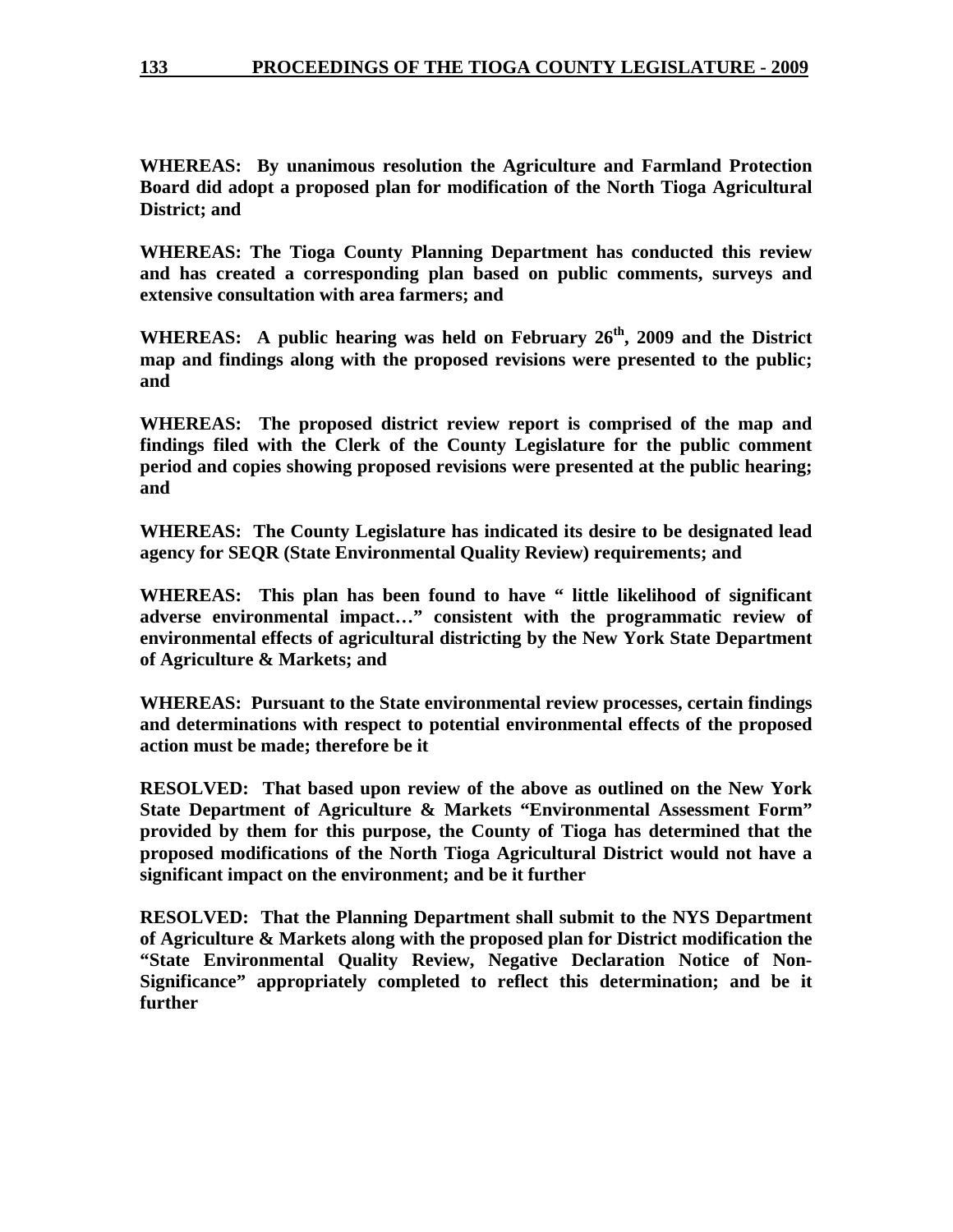**RESOLVED: That the Tioga County Legislature does hereby approve the proposed plan as revised to date, and directs the Planning Department to prepare a submission package as required by the NYS Department of Agriculture and Markets describing this proposal, and to submit same on behalf of the Legislature to that agency for review as described in Article 25AA; and be it further** 

**RESOLVED: That it is intent of this body, upon approval by the Commissioner of NYS Department of Agriculture & Markets, to make this revised North Tioga District effective immediately.** 

#### **CARRIED**

#### **REFERRED TO: ED&P COMMITTEE**

# **JOB TRAINING COMMITTEE**

**RESOLUTION NO. 115-09** *AMEND TIOGA EMPLOYMENT CENTER BUDGET* 

### **Adoption moved by Legislator Huttleston, seconded by Legislator Monell.**

**WHEREAS: The Tioga Employment Center, as part of the Broome-Tioga Workforce New York for employment and training services, is funded under the federal Workforce Investment Act; and** 

**WHEREAS: The New York State Department of Labor, in conjunction with the Governor and the State Workforce Investment Board, will be issuing state level funds to the local areas in order for them to provide gas cards to participants who are in need of them, particularly for those LWIAs who lack a comprehensive mass transit system and/or have significant rural based populations. Tioga County is designated as an eligible area to receive funds, and the funds were requested; and** 

**WHEREAS: The Tioga Employment Center has been approved to receive \$6,250 (six-thousand-two hundred and fifty dollars) in gas card allotment; and** 

**WHEREAS: A new budget line needs to be created on the Tioga Employment Center budget; therefore be it** 

**RESOLVED: That the Tioga Employment Center budget be amended as follows:** 

|     | From: CD4791 – Federal Aid-Federal Employment Program | \$6,250.00 |
|-----|-------------------------------------------------------|------------|
| To: | CD6293.40-487 – Federal Employment Program            | \$6,250.00 |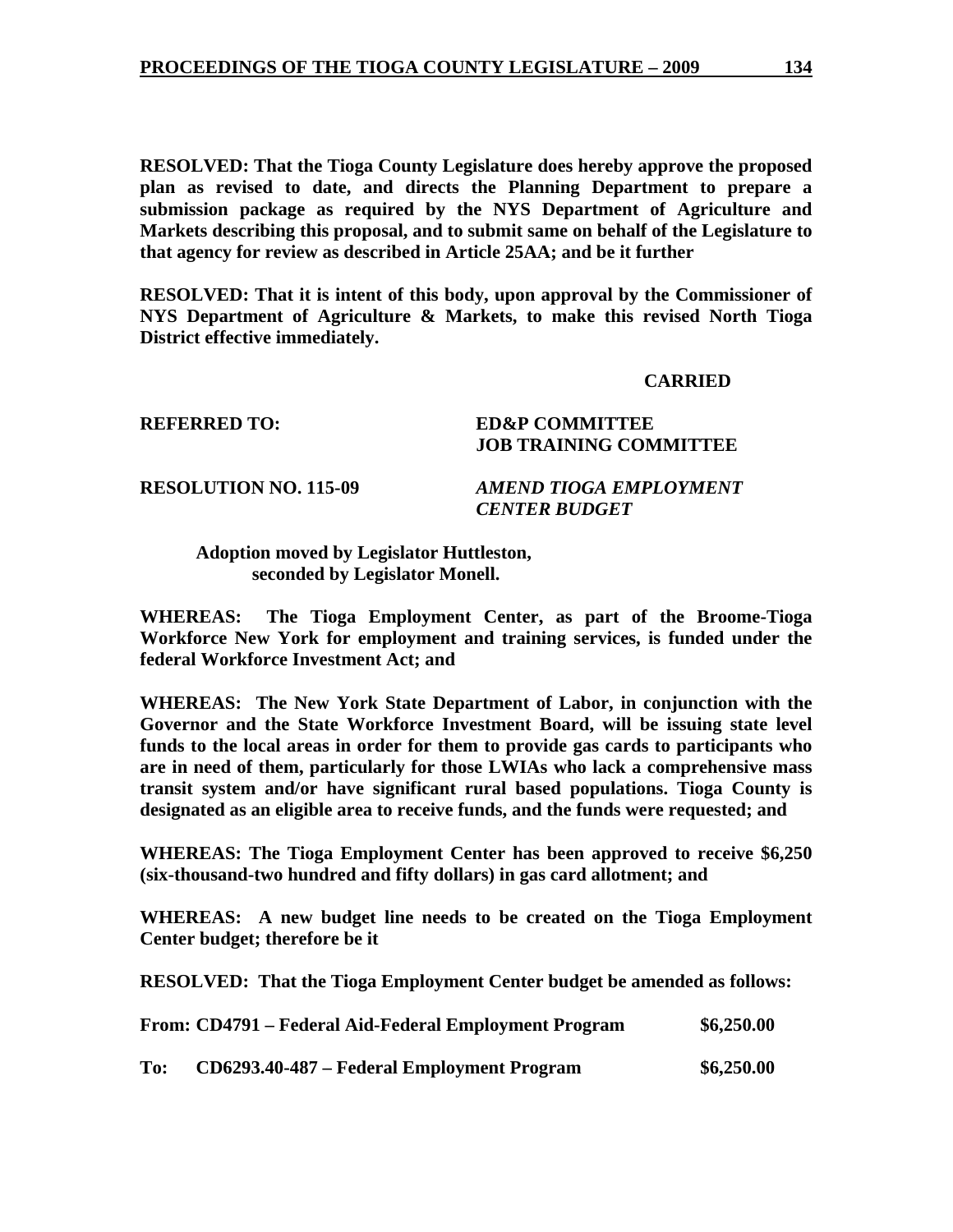**On roll call vote on the above resolution six members voted Aye, Legislators Oberbeck, Roberts and McEwen voting no, and the resolution was adopted.** 

| <b>REFERRED TO:</b> | <b>HEALTH &amp; HUMAN SERVICES COMMITTEE</b> |
|---------------------|----------------------------------------------|
|                     | <b>FINANCE COMMITTEE</b>                     |

# **RESOLUTION NO. 116-09** *APPROPRIATION OF FUNDS PUBLIC HEALTH*

 **Adoption moved by Legislator Huttleston, Seconded by Legislator McEwen.** 

**WHEREAS: New York State Child Passenger Safety Program grant funding has been awarded to the Tioga County Public Health Department; and** 

**WHEREAS: The funding is specifically designated for the purchase of grant deliverables; and** 

**WHEREAS: Appropriation of Funds requires Legislative approval; therefore be it** 

**RESOLVED: That funding be appropriated as follows:** 

| From: A3401.12 State Aid – Health Education | \$7,500 |
|---------------------------------------------|---------|
|---------------------------------------------|---------|

| To:            | A4012.20-131 Health Education: Equipment                                                     | \$6,000 |
|----------------|----------------------------------------------------------------------------------------------|---------|
| $\mathbf{r}$ . | $\lambda$ 4012.40 $\lambda$ 40 $\lambda$ Health Educations New Office Curriller $\phi$ 1.500 |         |

**To: A4012.40-640 Health Education: Non-Office Supplies \$ 1,500** 

 **Roll Call: Ayes 09 Noes 00 Absent 00 CARRIED** 

### **REFERRED TO: ED&P COMMITTEE FINANCE COMMITTEE**

**RESOLUTION NO. 117–09** *AUTHORIZE SUBRECIPIENT AGREEMENT BETWEEN COUNTY OF TIOGA AND TIOGA COUNTY INDUSTRIAL DEVELOPMENT AGENCY* 

 **Adoption moved by Legislator Roberts, seconded by Legislator Oberbeck.**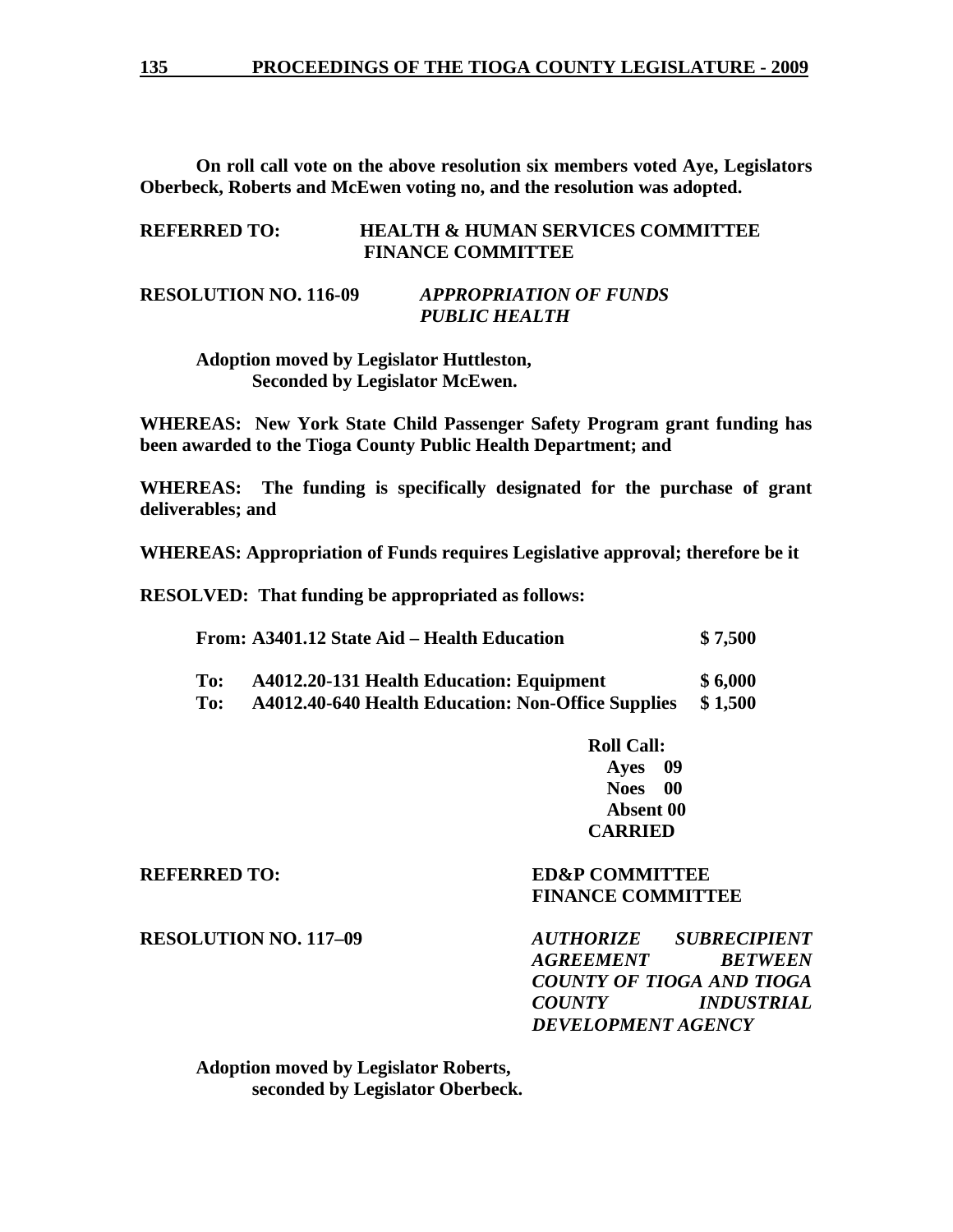**WHEREAS: Tioga County executed a subrecipient agreement with the Tioga County Local Development Corporation (TCLDC) on March 16, 2006 to administer an economic development revolving loan fund (RLF) with grant money acquired under the Small Cities Community Development Block Grant (CDBG) from the United States Government under Title I of the Housing and Community Development Act of 1974, Public Law 93-383, distributed by the U.S. Department of Housing and Urban Development (herein referred to as HUD); and** 

**WHEREAS: Tioga County executed a subrecipient agreement with the TCLDC per Tioga County Resolution 77-95, dated February 16, 1995, for the management of revolving loan funds established from U.S. HUD CDBG grant numbers B-95-DH-36-0262, B-96-DH-36-0271, and B-97-DH-36-0084 (Howland Brothers Co., Inc.); and** 

**WHEREAS: Tioga County approved the RLF Policies and Procedures adopted by the TCLDC per Tioga County Resolution 236-08, dated August 12, 2008, to guide the administration of the funds; and** 

**WHEREAS: The subrecipient agreement between Tioga County and the TCLDC expires on March 16, 2009; and** 

**WHEREAS: All loan programs currently administered by the TCLDC are being prepared for transfer to the Tioga County Industrial Development Agency (TCIDA); and** 

**WHEREAS: The HUD CDBG RLF is a program that could be administered by the TCIDA; therefore be it** 

**RESOLVED: That the Tioga County Legislature shall execute an agreement with the Tioga County Industrial Development Agency for the management of the HUD CDBG RLF and authorizes the Chair or appointee of the Tioga County Legislature to execute the necessary documents per County Attorney approval; and be it further** 

**RESOLVED: That the resolution attached hereto as Exhibit A shall be the resolution utilized to transfer the RLF to the TCIDA for loan disbursement.** 

> **Roll Call: Ayes 09 Noes 00 Absent 00 CARRIED**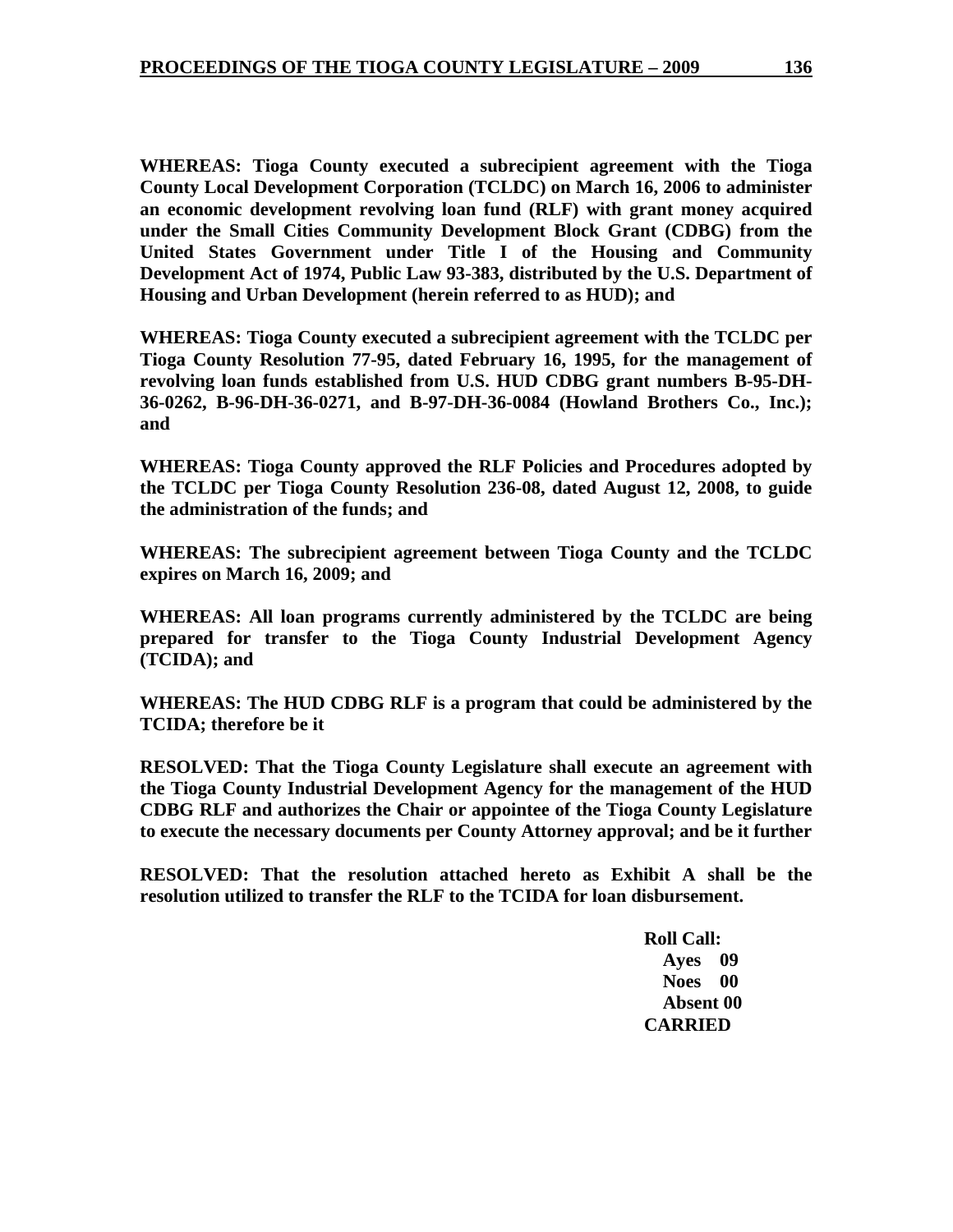# **"EXHIBIT A"**

**REFERRED TO: ED&P COMMITTEE FINANCE COMMITTEE** 

**\_\_\_\_\_\_\_\_\_\_\_\_\_\_\_\_\_\_\_\_\_\_** 

**RESOLUTION NO. –08 AUTHORIZE DISBURSEMENT OF HUD CDBG REVOLVING LOAN FUNDS TO TIOGA COUNTY INDUSTRIAL DEVELOPMENT AGENCY (TCIDA) FOR** 

**Adoption moved by Legislator seconded by Legislator** 

**WHEREAS: Tioga County and the Tioga County Industrial Development Agency (TCIDA) entered into a Small Cities Community Development Block Grant Program Subrecipient Agreement for a revolving loan program funded by the settlement proceeds with Howland Brothers Co., Inc. and others; and** 

**WHEREAS: The Legislature needs to authorize the Treasurer to disburse funds from the settlement account to the TCIDA prior to each and every disbursing of loan proceeds; and** 

**WHEREAS: The TCIDA has certified to Tioga County that the loan applicant has satisfied all of the requirements which are conditions precedent to the execution of loan documents and the disbursement of loan proceeds in the sum of \$**  $\ddots$ **and** 

**WHEREAS: The Department of Economic Development and Planning has reviewed and approved the certification and the required checklist of conditions precedent to execution of loan documents and disbursement of funds in the sum of \$\_\_\_\_\_\_\_\_\_\_; therefore be it** 

**RESOLVED: The Legislature authorizes the Treasurer to disburse the sum of**  from the HUD CDBG account number CE8668.40 to the TCIDA to **be loaned and utilized according to the Small Cities Community Development Block Grant Program Subrecipient Agreement.**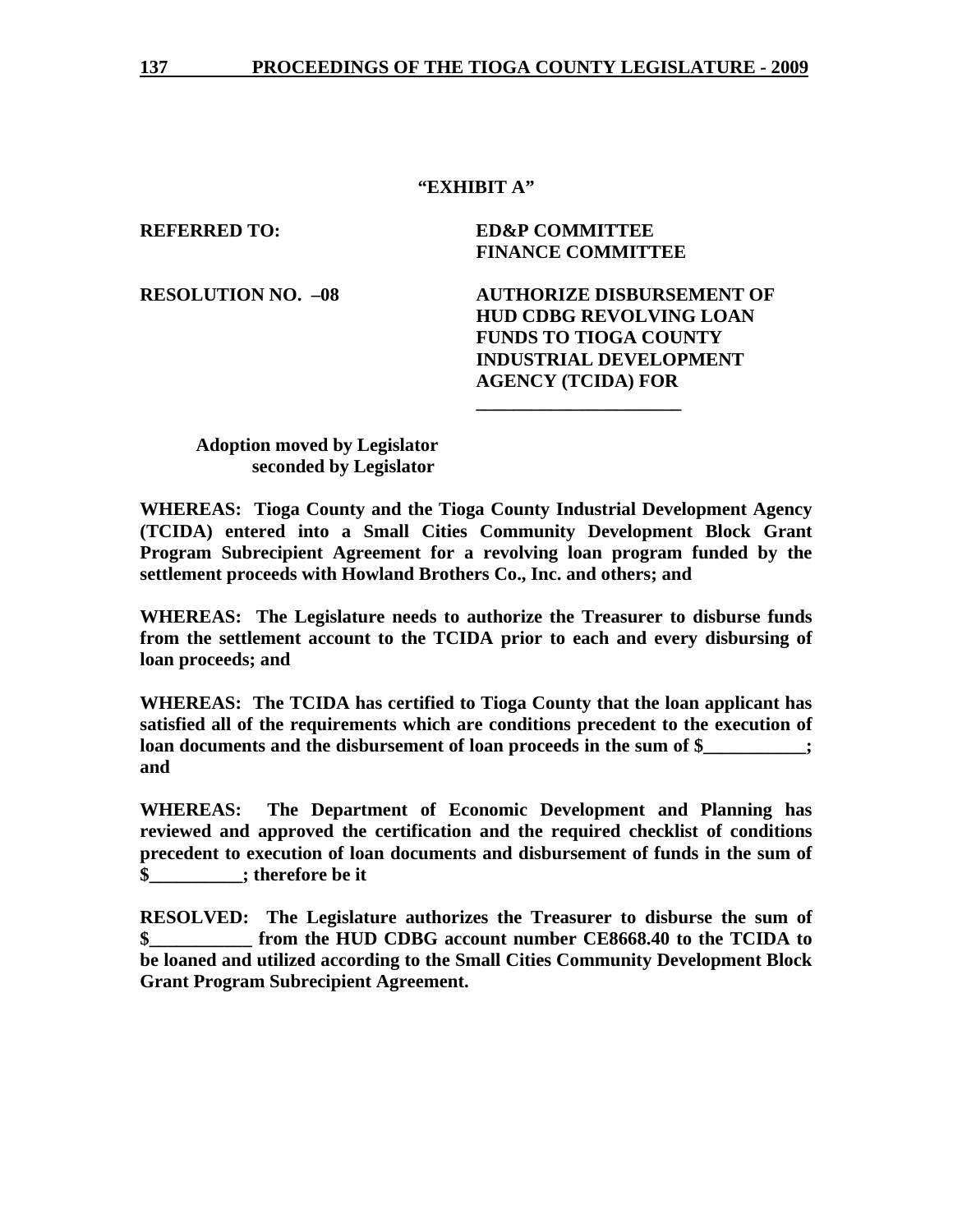#### **REFERRED TO: LEGISLATIVE WORKSESSION**

#### **RESOLUTION NO. 118-09** *APPOINT FREEDOM OF INFORMATION OFFICER*

 **Adoption moved by Legislator Roberts, seconded by Legislator Oberbeck.** 

**WHEREAS: The Tioga County Sheriff's Office handles a significant number of Freedom of Information requests; and** 

**WHEREAS: Maureen Dougherty, Clerk of the Tioga County Legislature, is the Freedom of Information Officer for Tioga County with the County Attorney acting as Freedom of Information Officer in her absence; and** 

**WHEREAS: It is the desire to have a Freedom of Information Officer appointed to handle the significant amount of Freedom of Information requests that are received by the Tioga County Sheriff's Office; therefore be it** 

**RESOLVED: That Lieutenant Jeff Anderson of the Tioga County Sheriff's Office be and hereby is appointed Freedom of Information Officer for Tioga County to handle the Freedom of Information requests received by the Tioga County Sheriff's Office; and be it further** 

**RESOLVED: That in the event the Freedom of Information Officer makes a personal request for information, said request shall be reviewed by the County Attorney.** 

# **CARRIED**

#### **REFERRED TO: ADMINISTRATIVE SERVICES COMMITTEE PERSONNEL COMMITTEE**

**RESOLUTION NO. 119-09** *REAPPOINTMENT OF COUNTY HISTORIAN* 

 **Adoption moved by Legislator Sullivan, Seconded by Legislator McEwen.** 

**WHEREAS: Emma Sedore was appointed Tioga County Historian on November 13, 2001; and** 

**WHEREAS: She is a dedicated Historian; and**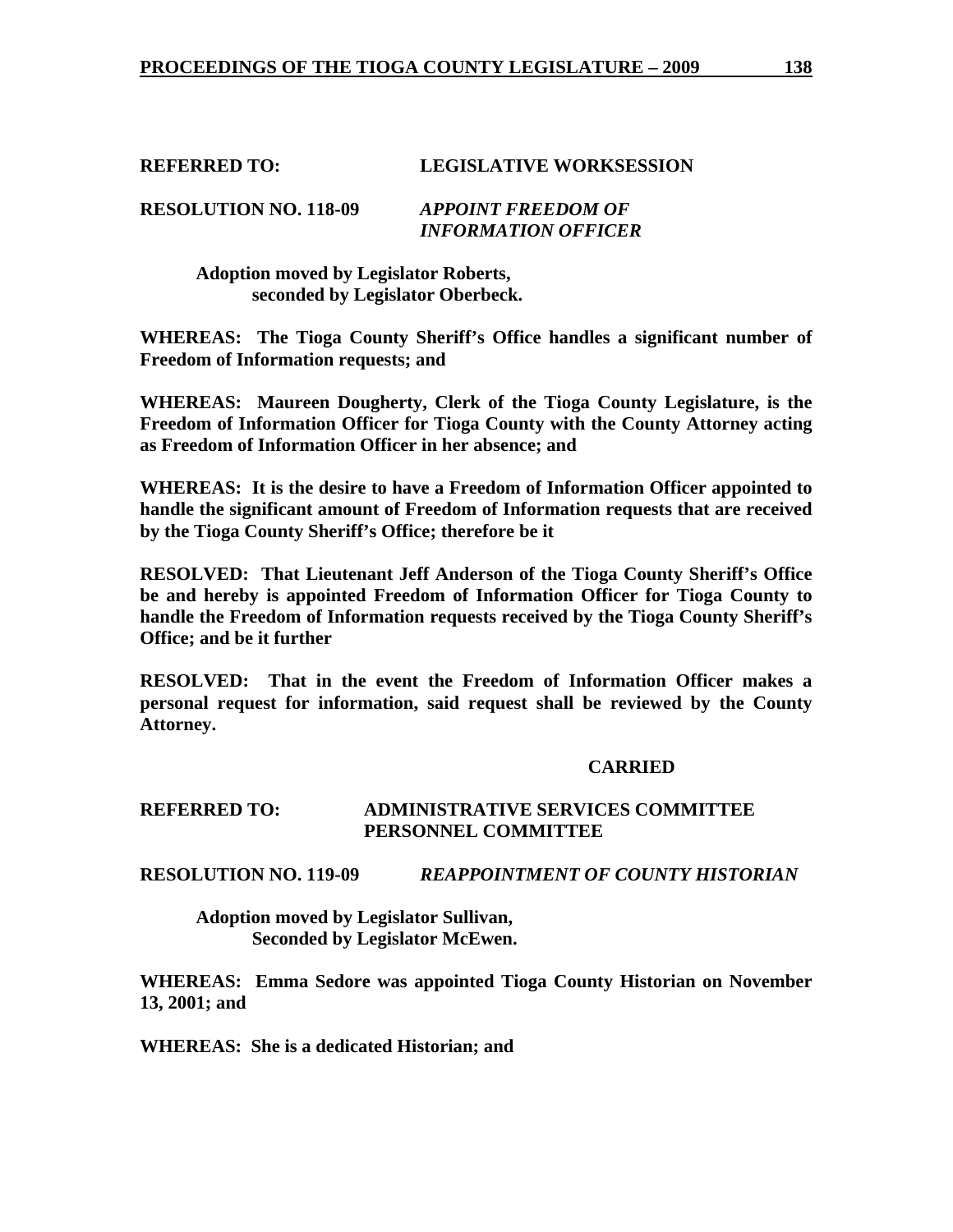**WHEREAS: Her term is set to expire March 31, 2009 and she has expressed a desire to continue as the Tioga County Historian for another term; therefore be it** 

**RESOLVED: That Emma Sedore of Owego, New York, be hereby re-appointed County Historian for a two year term from April 1, 2009 until March 31, 2011.** 

#### **CARRIED**

#### **REFERRED TO: PUBLIC WORKS**

# **PERSONNEL**

# **RESOLUTION NO. 120-09** *CREATE TEMPORARY SUMMER LABORERS PUBLIC WORKS*

# **Adoption moved by Legislator Roberts, seconded by Legislator Monell.**

**WHEREAS: There will be a need for the Highway Department to employ six temporary laborers for the summer 2009; and** 

**WHEREAS: There will be a need for the Buildings & Grounds Department to employ one temporary laborer for the summer 2009; and** 

**WHEREAS: The Commissioner of Public Works has budgeted money to cover expenditures of such employment; therefore be it** 

**RESOLVED: That the Tioga County Legislature authorize the Commissioner of Public Works to create and fill a total of seven temporary laborers at an hourly rate of \$10.315/hr. effective 3/31/09 for a temporary duration not to exceed 11/30/09.** 

> **Roll Call: Ayes 09 Noes 00 Absent 00 CARRIED**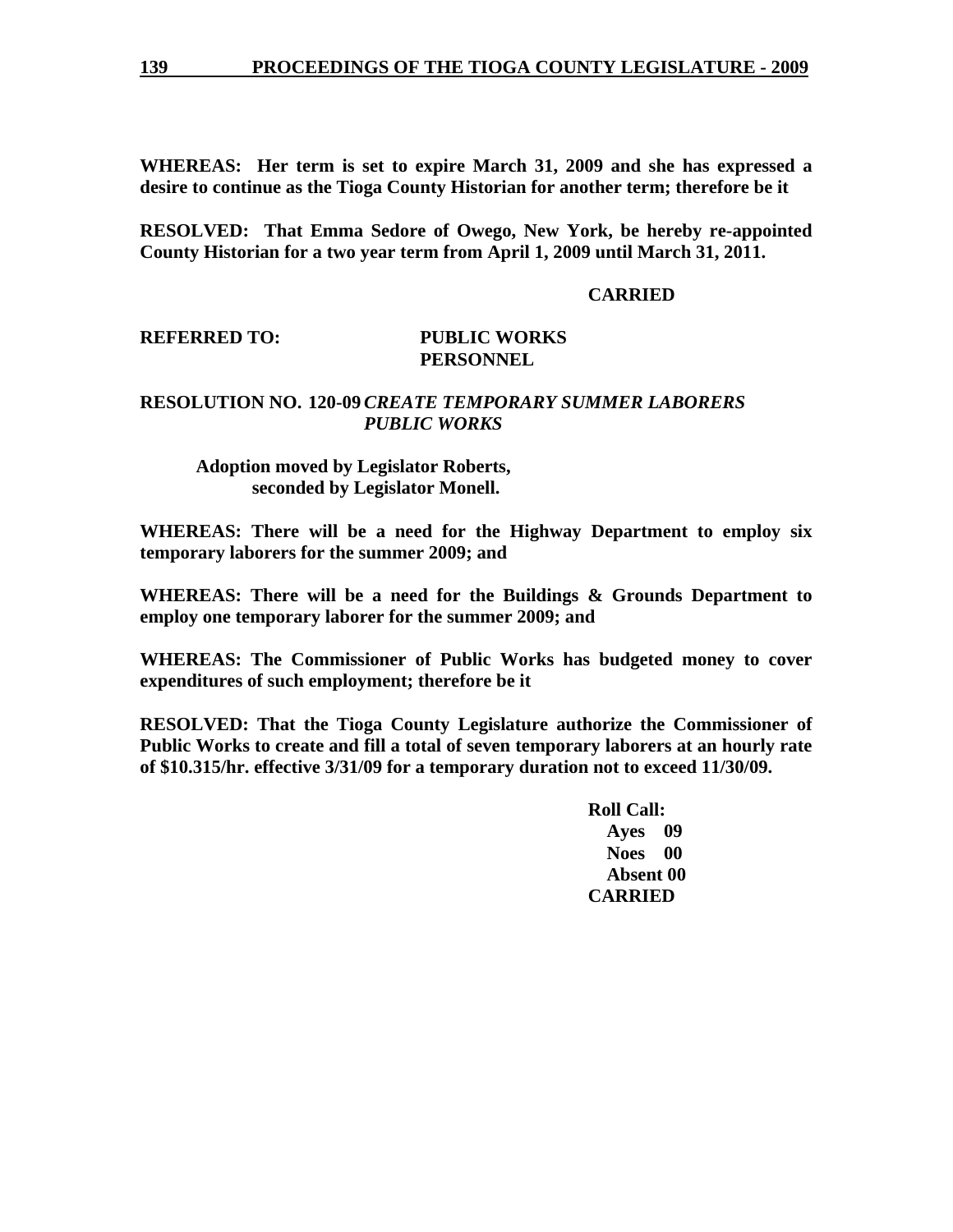# **REFERRED TO: PUBLIC WORKS PERSONNEL**

**RESOLUTION NO. 121-09** *RECLASSIFY CLEANER POSITION TO TITLE OF MAINTENANCE MECHANIC I IN THE DEPARTMENT OF PUBLIC WORKS*

# **Adoption moved by Legislator Roberts, seconded by Legislator Monell.**

**WHEREAS: Legislative approval is required for positions to be reclassified that would have budgetary impact; and** 

**WHEREAS: The Personnel Office has received a request for reclassification from the Department of Public Works for a Cleaner position currently held by Thomas Murray; and** 

**WHEREAS: Upon review of the position questionnaire which has been completed by the incumbent and his immediate supervisor, it has been determined that the current title of Cleaner is not an adequate reflection of the duties being assigned to and performed by Mr. Murray; and** 

**WHEREAS: The Personnel Department has determined that the Maintenance Mechanic I job description more accurately reflects the work performed by Mr. Murray and is in agreement that the position be reclassified to said title; and** 

**WHEREAS: The Commissioner of Public Works has budgeted appropriately in 2009 for the position's reclassification; therefore be it** 

**RESOLVED: That the Tioga County Legislature authorize Thomas Murray's position of Cleaner (CSEA salary grade 9) be reclassified to a Maintenance Mechanic I position (CSEA salary grade 5) at an annual salary increase of \$5,761.16 effective March 11, 2009.** 

> **Roll Call: Ayes 09 Noes 00 Absent 00 CARRIED**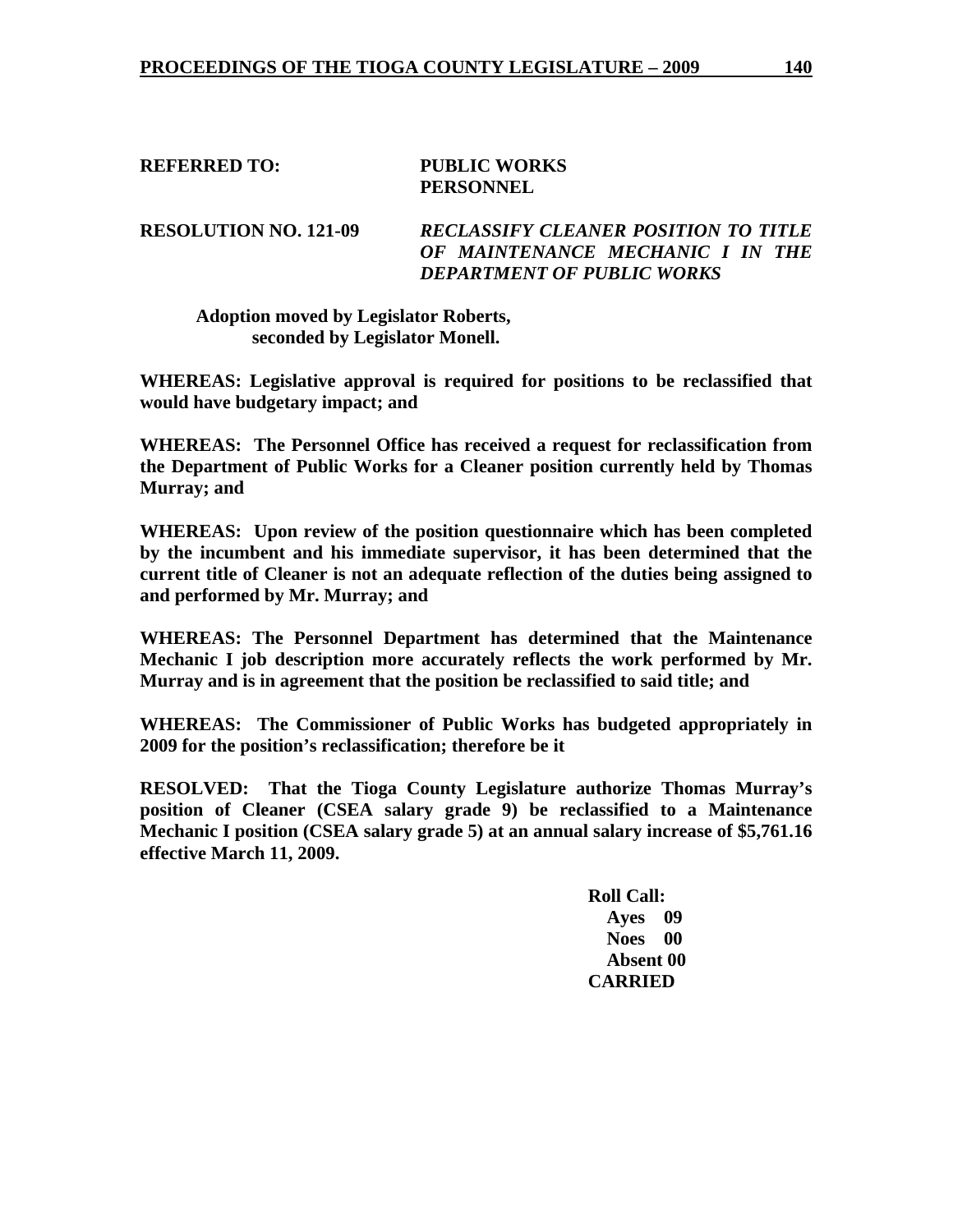# **REFERRED TO: HEALTH & HUMAN SERVICES COMMITTEE PERSONNEL COMMITTEE FINANCE COMMITTEE**

**RESOLUTION NO. 122-09** *AUTHORIZE CONTRACT AND TRANSFER FUNDS PUBLIC HEALTH* 

 **Adoption moved by Legislator Huttleston, seconded by Legislator Oberbeck.** 

**WHEREAS: Kim Kavulich, Public Health Educator, is out on an extended leave of absence beginning on February 4th 2009; and** 

**WHEREAS: The New York State Tobacco Control Grant requires adequate levels of staffing to implement the strategies and outcomes to meet grant objectives; and** 

**WHEREAS: The Health Department has a need to have the work performed during the leave of absence to meet the grant requirements; and** 

**WHEREAS: Deborah C. Lysczek is available to perform the work for the period of time defined; and** 

**WHEREAS: The Health Department would like to contract with Deborah C. Lysczek to meet our current grant needs and outcomes; and** 

**WHEREAS: Funding for the contract is available due to the leave of absence, yet requires transfer to the appropriate line item; therefore be it** 

**RESOLVED: That the Public Health Director is hereby authorized to enter into a contract with Deborah C. Lysczek to provide Public Health Education services at a bi-weekly rate of \$900.00, for the period starting March 10, 2009 and ending on or before September 11, 2009; therefore be it further** 

**RESOLVED: That funds be transferred as follows:** 

**From: A4012.10-10 Health Education: Personal Services \$ 7,200** 

**To: A4012.40-130 Health Education: Contract Services \$ 7,200 Roll Call:** 

 **Ayes 09 Noes 00 Absent 00 CARRIED**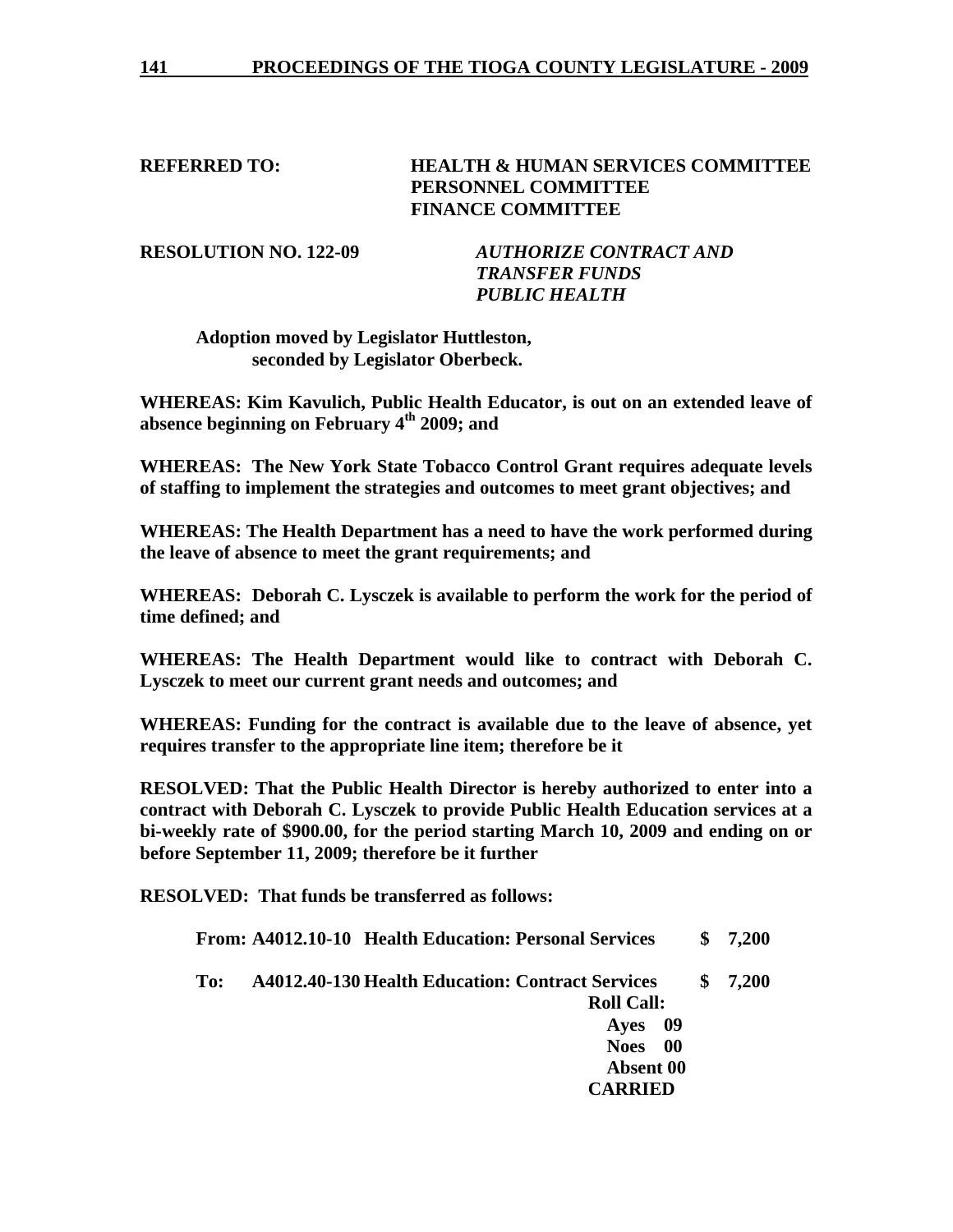#### **REFERRED TO: HEALTH & HUMAN SERVICES PERSONNEL COMMITTEE**

**RESOLUTION NO. 123–09** *ABOLISH ONE PRINCIPAL ACCOUNT CLERK AND CREATE ONE SENIOR ACCOUNT CLERK TYPIST SOCIAL SERVICES* 

# **Adoption moved by Legislator Huttleston, Seconded by Legislator Oberbeck.**

**WHEREAS: Legislative approval is required for the creation of any position within Tioga County; and** 

**WHEREAS: The Department of Social Services has submitted a New Position Duties Statement to the Personnel Department which identifies how certain efficiencies can be met within the Accounting Department by restructuring positions; and** 

**WHEREAS: Based upon this statement, the Personnel Officer has determined that the position sought is reflective of a Senior Account Clerk-Typist; and** 

**WHEREAS: A salary decrease of \$5,111 would be realized by abolishing one Principal Account Clerk (grade VII), currently filled provisionally, and creating one Senior Account Clerk Typist (grade V); therefore be it** 

**RESOLVED: That the Tioga County Legislature authorize the Commissioner of Social Services to abolish one Principal Account Clerk and create one Senior Account Clerk Typist at a total annual salary decrease of \$5,111, effective March 11, 2009; and be it further** 

**RESOLVED: That the previous provisional incumbent would be eligible for permanent appointment to Senior Account Clerk Typist from an appropriate eligible list for said title; and be it further** 

**RESOLVED: That the above position modifications will not change the 2009 authorized headcount for the Department of Social Services.** 

> **Roll Call: Ayes 09 Noes 00 Absent 00 CARRIED**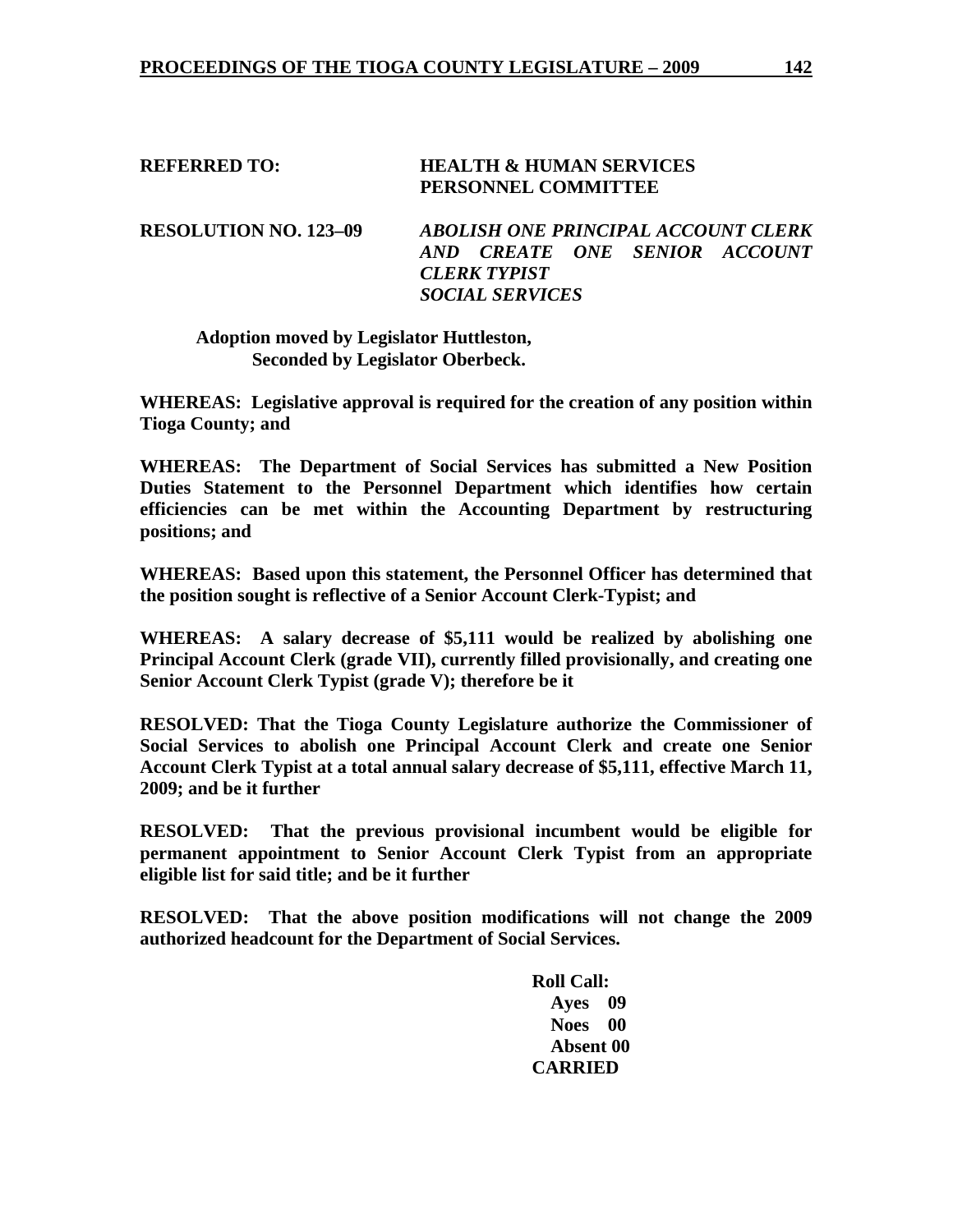# **REFERRED TO: HEALTH & HUMAN SERVICES COMMITTEE PERSONNEL COMMITTEE FINANCE COMMITTEE**

**RESOLUTION NO. 124-09** *AUTHORIZE CONTRACTS WITH OWEGO-APALACHIN CENTRAL SCHOOL DISTRICT AND CENTRAL NEW YORK SERVICES FOR SCHOOL-BASED SOCIAL WORKER, AND APPROPRIATION OF FUNDS* 

 **Adoption moved by Legislator Huttleston, seconded by Legislator Sauerbrey.** 

**WHEREAS: The mission of Tioga County Mental Hygiene is to insure that the mental health needs of the children of Tioga County are addressed; and** 

**WHEREAS: Providing mental health services in community settings such as schools is a well-established method of overcoming the barriers of transportation and stigma associated with going to a mental health clinic site; and** 

**WHEREAS: Tioga County Mental Hygiene has a long and successful history of providing mental health services in schools in Tioga County; and** 

**WHEREAS: Owego-Apalachin Central School District has identified students with significant mental health problems that impact their ability to succeed in school and at home and may impact other students or the learning environment at the school; and** 

**WHEREAS: The Owego-Apalachin School District is requesting one (1) schoolbased Social Worker be provided by the Tioga County Department of Mental Hygiene to provide mental health services on site to its students; and** 

**WHEREAS: The Owego-Apalachin School Board has approved funding for the addition of one (1) school-based Social Worker; and** 

**WHEREAS: The Department of Mental Hygiene is able to bill Medicaid and third-party payers for services to generate revenue which pays for 60% of the cost of the school-based Social Worker and Owego-Apalachin School District is willing to pay for 40% of the cost of the school-based Social Worker, the total cost of this position is funded with non-County funds with no cost to the County; and** 

**WHEREAS: Central New York Services is willing to contract to provide the schoolbased Social Worker for this purpose; and**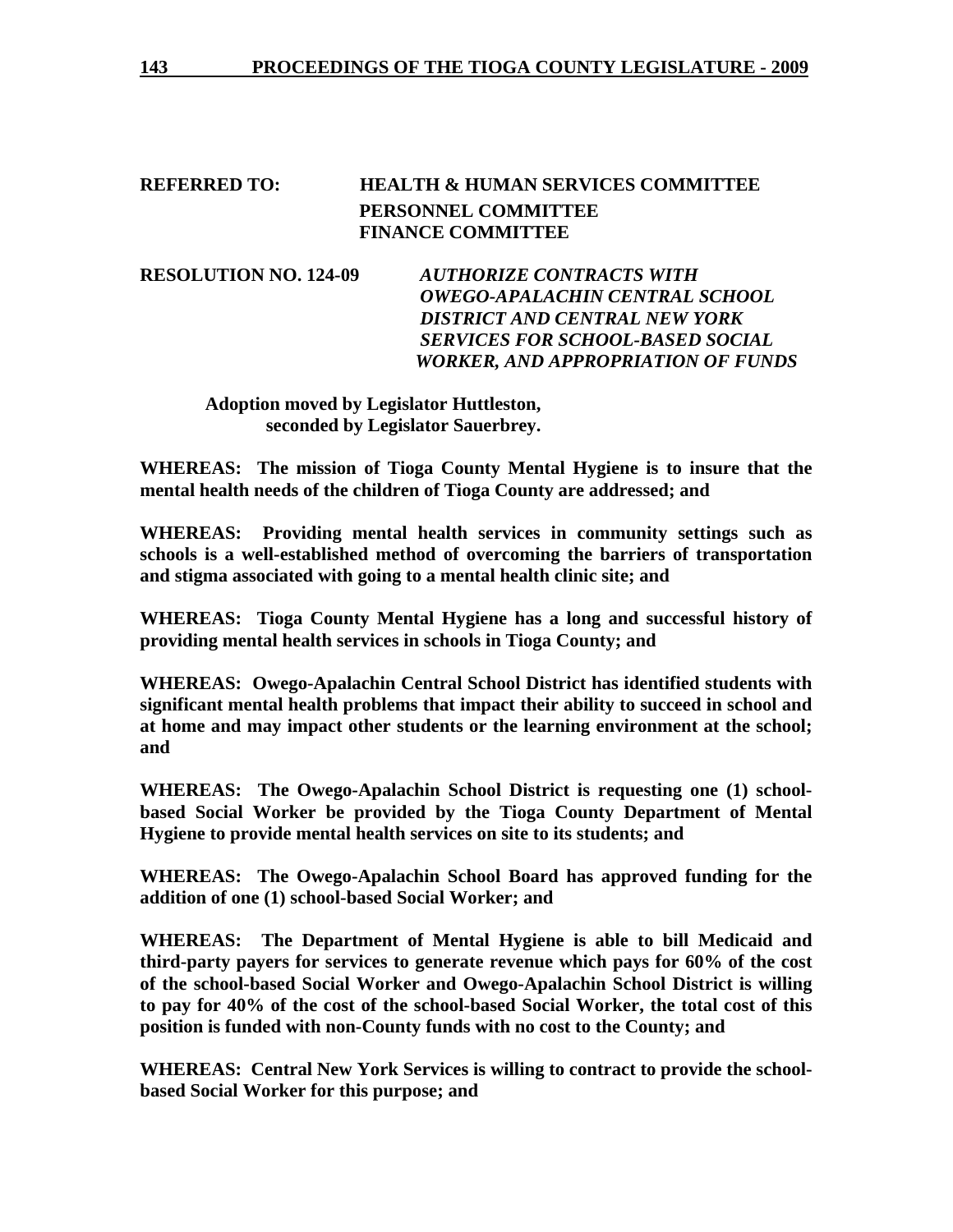**WHEREAS: The Mental Hygiene department seeks authorization to enter into contracts on an annual basis (to end December 31 each year) with Central New York Services and Owego-Apalachin Central School District to provide a schoolbased social worker; and** 

**WHEREAS: Information on this position will be presented to the Legislature on a quarterly basis or as requested; and** 

**WHEREAS: Appropriation of funds requires Legislative approval; therefore be it** 

**RESOLVED: That the Department of Mental Hygiene is authorized to contract with Owego-Apalachin Central School District and Central New York Services for the provision of a school-based Social Worker to the Owego-Apalachin School District; and be it further**

**RESOLVED: That funding be appropriated as follows:** 

|     | From: A1620.00 Mental Health: Clinic Fees<br>A1620.10 Mental Health: School Recovery Fee | \$14,400<br>9,600 |
|-----|------------------------------------------------------------------------------------------|-------------------|
| To: | A4310.40-120 Mental Health Clinic                                                        | \$24,000          |

**On roll call vote on the above resolution six members voted Aye, Legislators Oberbeck, Roberts and McEwen voting no, and the resolution was adopted.** 

| <b>REFERRED TO:</b>          | <b>ADMINISTRATIVE SERVICES COMMITTEE</b><br>PERSONNEL COMMITTEE                                                    |
|------------------------------|--------------------------------------------------------------------------------------------------------------------|
| <b>RESOLUTION NO. 125–09</b> | AUTHORIZATION TO CREATE AND FILL<br>TWO VOTING MACHINE TECHNICIAN<br><i>POSITIONS</i><br><b>BOARD OF ELECTIONS</b> |

 **Adoption moved by Legislator Sullivan, Seconded by Legislator Monell.** 

**WHEREAS: Legislative approval is required for the creation of any new positions within Tioga County; and**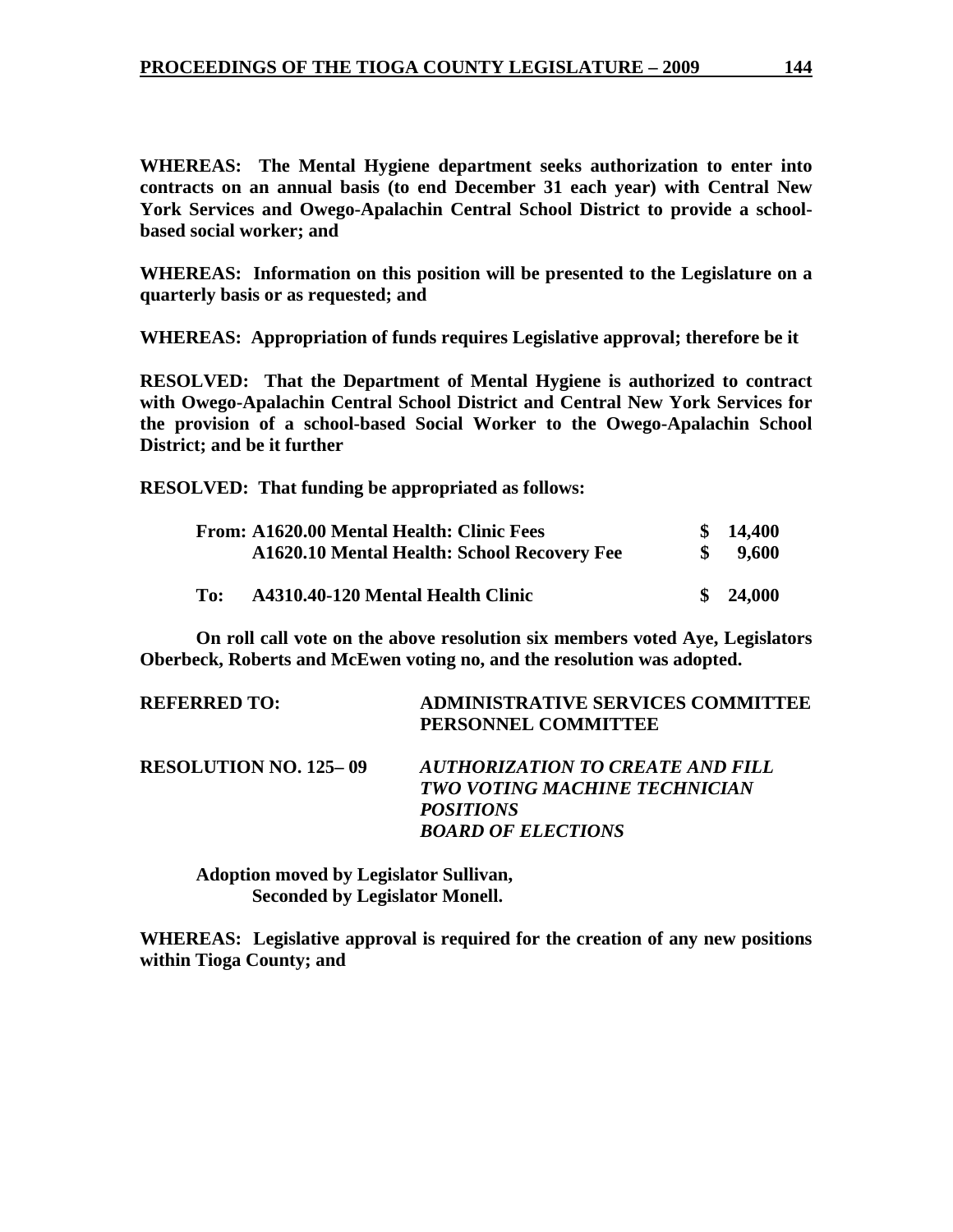**WHEREAS: In order to comply with the Federal Help America Vote Act, HAVA, and recently enacted changes in the New York State Election Laws, the Board of Elections has budgeted for and now needs to create and fill two part-time positions (one Democrat and one Republican) to provide technical assistance to insure accuracy, reliability and security of new voting machines in accordance with New York State Election Law §3-300 and §3-302; and** 

**WHEREAS: The Board of Election Commissioners have submitted a new position duties statement to the Personnel Office, which has been reviewed and determined to be classified as Voting Machine Technician; therefore be it** 

**RESOLVED: That the Board of Election Commissioners be authorized to create and fill two part-time Voting Machine Technicians at a rate of \$11.00 per hour retroactive to March 5, 2009 in order for mandatory training to be obtained and work thereafter on an as-needed basis; and be it further** 

**RESOLVED: That Voting Machine Technician positions will be reviewed prior to 12/31/09 in order for the Legislature to evaluate the continued need and use of said positions; and be it further** 

**RESOLVED: That the 2009 authorized part-time headcount for the Board of Elections be increased from 0 to 2.** 

**On roll call vote on the above resolution five members voted Aye, Legislators Oberbeck, Quinlan, Roberts and McEwen voting no, and the resolution was adopted**.

**Legislator Huttleston made a motion to have the following late-filed resolutions considered, seconded by Legislator Sauerbrey and carried.** 

*HAZARDOUS WASTE* 

**REFERRED TO: PUBLIC WORKS COMMITTEE RESOLUTION NO. 126–09** *INTER-MUNICIPAL AGREEMENT* 

 **Adoption moved by Legislator Roberts, seconded by Legislator Oberbeck.** 

**WHEREAS: Tioga County has had a contract and inter-municipal agreement for the disposal of hazardous waste with Broome County over the last eight years; and** 

**WHEREAS: Broome County has developed a proposal plus an inter-municipal agreement allowing Tioga County to utilize Broome County's Hazardous Waste Facility for the year 2009; therefore be it**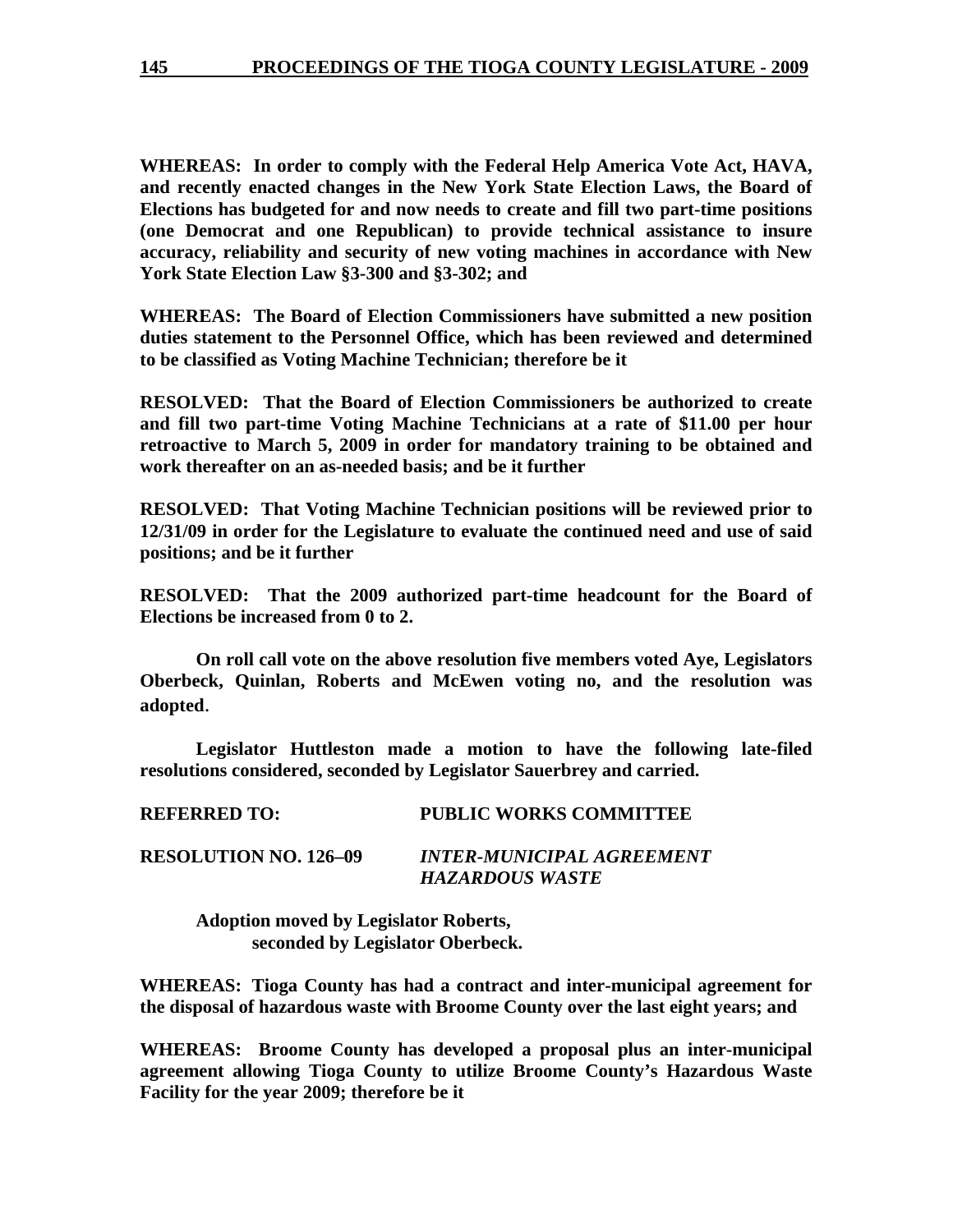**RESOLVED: That the Tioga County Legislature authorizes and directs the Chair or their designee to renew the contract and inter-municipal agreement for the disposal of hazardous waste with Broome County for the year 2009.** 

> **Roll Call: Ayes 09 Noes 00 Absent 00 CARRIED**

#### **REFERRED TO: FINANCE/LEGAL COMMITTEE**

**RESOLUTION NO. 127-09** *RESCIND ACCEPTANCE OF SALE FOR JOHN MARTYAK REAL PROPERTY ACQUIRED FOR NON-PAYMENT OF TAXES AND AUTHORIZE REFUND OF BID TO RICHARD MULE* 

#### **Adoption moved by Legislator McEwen, Seconded by Legislator Monell.**

**WHEREAS: Property acquired by Tioga County for nonpayment of taxes in the Town of Newark Valley, Tax Map# 43.00-1-31, was approved by the Legislature for sale at Public Auction, which was conducted on August 7, 2008; and** 

**WHEREAS: At said Auction conducted on August 7, 2008, Richard Mule made a bid of \$665,000.00, which was accepted; and** 

**WHEREAS: At that time, Richard Mule made a deposit on the property for \$69,200.00; and** 

**WHEREAS: John Martyak filed Bankruptcy, which bankruptcy is in litigation at this time; and** 

**WHEREAS: Richard Mule has requested the deposit in the amount of \$69,200.00 be returned to him and his bid of \$665,000.00 rendered null and void; and** 

**WHEREAS: This body is agreeable to rescinding its acceptance for sale in the amount of \$665,000.00 and refund of deposit in the amount of \$69,200.00, made at Public Auction, as requested by bidder Richard Mule, provided Richard Mule executes and delivers to the County a release of the agreement to purchase and of any and all claims thereunder, as Bankruptcy filed against the property by the previous owner John Martyak renders the property unavailable for sale by the County at this time; be it therefore**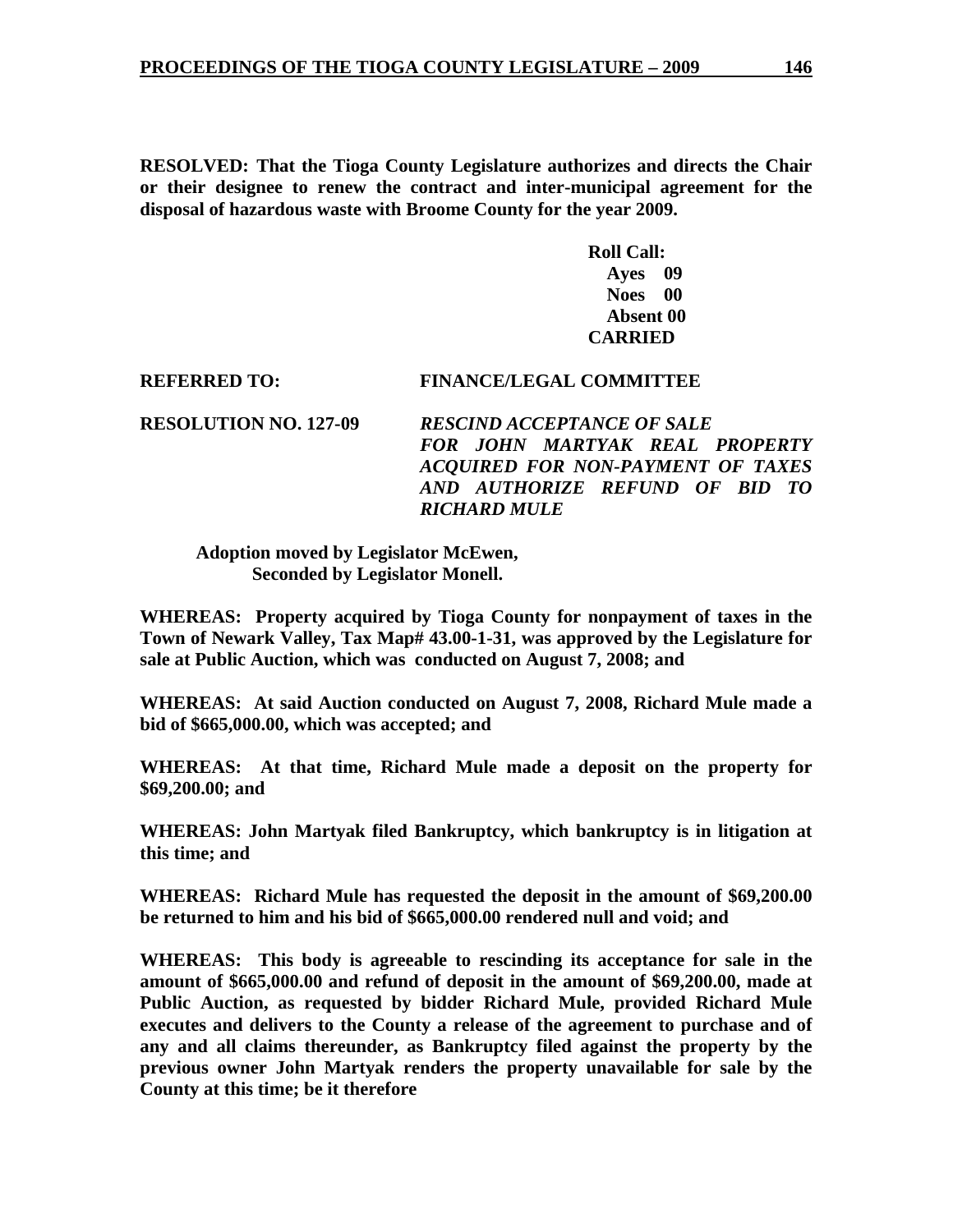#### **147 PROCEEDINGS OF THE TIOGA COUNTY LEGISLATURE - 2009**

**RESOLVED: That the acceptance for Sale at Public Auction is rescinded and Refund of Bid in the amount of \$69,200.00 be hereby approved to Richard Mule, provided Richard Mule executes and delivers to the County a release of the agreement to purchase any and all claims thereunder, for the property hereinafter identified effective immediately:** 

 **Town of Newark Valley Tax Map #43.00-1-31 Assessed Owner: John Martyak Resolution Number C30-09** 

> **Roll Call: Ayes 09 Noes 00 Absent 00 CARRIED**

# **REFERRED TO: HEALTH & HUMAN SERVICES COMMITTEE FINANCE COMMITTEE**

#### **RESOLUTION NO. 128-09** *APPROPRIATION OF FUNDS PUBLIC HEALTH*

 **Adoption moved by Legislator Huttleston, Seconded by Legislator Oberbeck.** 

**WHEREAS: New York State Highway Safety Program grant funding has been awarded to the Tioga County Public Health Department; and** 

**WHEREAS: The funding is specifically designated for the purchase of grant deliverables; and** 

**WHEREAS: Appropriation of Funds requires Legislative approval; therefore be it** 

**RESOLVED: That funding be appropriated as follows:**